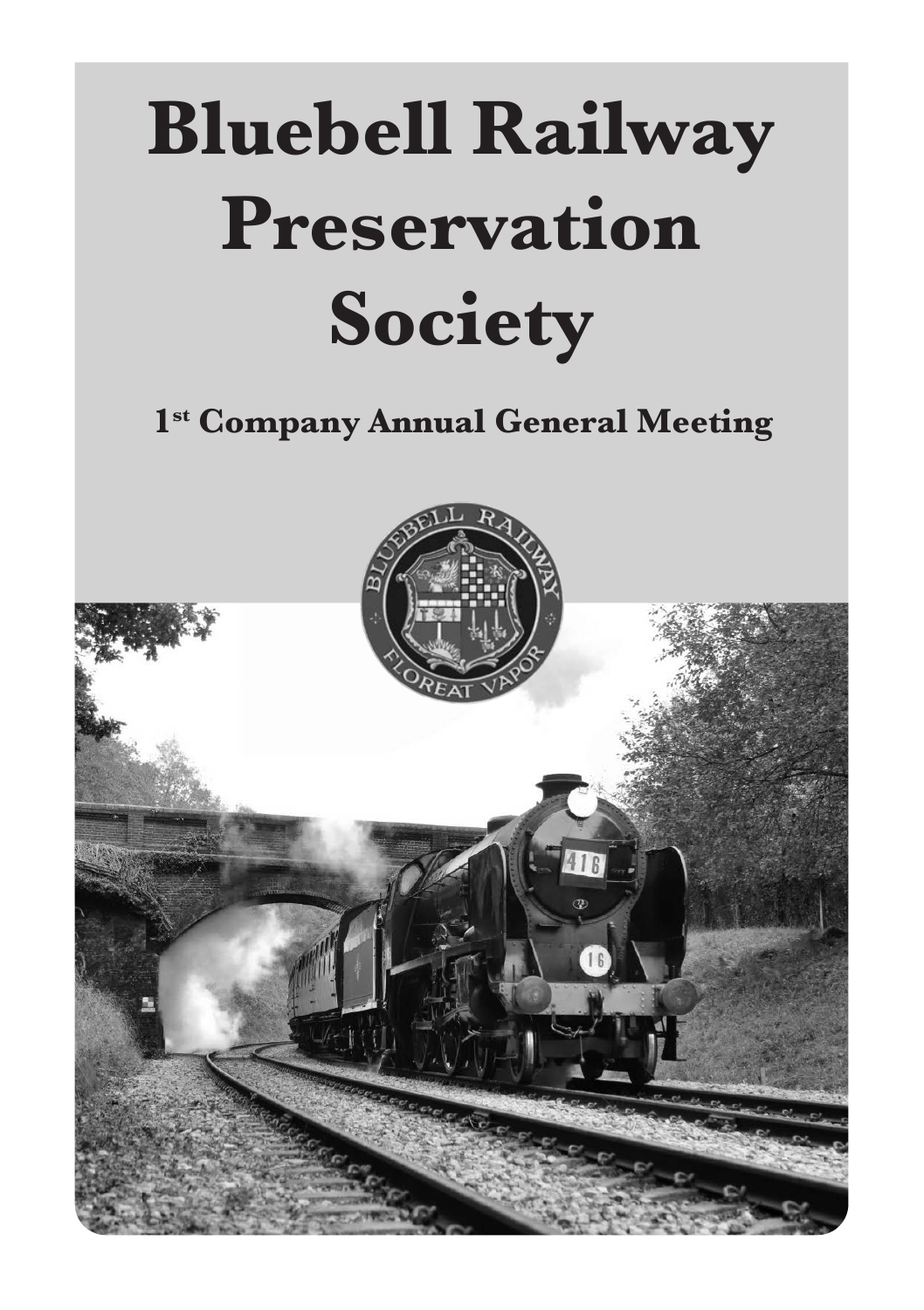# **CONTENTS**

| How to get to the Burgess Hill Academy                                                  | $\overline{2}$ |
|-----------------------------------------------------------------------------------------|----------------|
| Introduction                                                                            | 3              |
| Agenda                                                                                  | $\overline{4}$ |
| In Memorium                                                                             | h              |
| Election of Chairman, Vice Chairman, Secretary and Trustees                             |                |
| <b>Treasurers Report</b>                                                                | 8              |
| Long Service Awards                                                                     | 9              |
| General Secretary's Report                                                              | 12             |
| Minutes of the Extraordinary General Meeting held on 2 <sup>nd</sup> October 2021       | 13             |
| Minutes of the Deferred $60th$ Annual General Meeting held on $2nd$ October 2021        |                |
| Minutes of 61 <sup>st</sup> Annual General Meeting held on 2 <sup>nd</sup> October 2021 | 16             |
| Proxy Voting Form (tear out)                                                            | 23             |

# **HOW TO GET TO THE BURGESS HILL ACADEMY (RH15 9EA)**

The Burgess Hill Academy is accessed from Station Road and is about five minutes walk from Burgess Hill station. Those arriving by rail should turn left on leaving the station booking hall and following the main road round to the left (crossing over Wolstonbury Way and Queen's Crescent). Station Road bears to the left and the Academy entrance is on the left hand side.

For those arriving by road, follow the signs for Burgess Hill town centre. Station Road can be accessed either from the traffic lights at the junction of the B2036 London Road (former A273) or from Queen Elizabeth Avenue (B2113). There is ample parking at the Academy so please do not park in the neighbouring roads. If the car park is full, there are public car parks within walking distance and are free of charge after 6pm.

**Trains to and from Burgess Hill:** There are no planned engineering works on the Brighton Line on 28th May but anyone travelling by rail is **strongly advised** to check with National Rail in case there are last minute engineering works, timetable alterations or industrial action.

*Front Cover Photograph: 30925 Leamland 18 October 2021. ©Jon Bowers*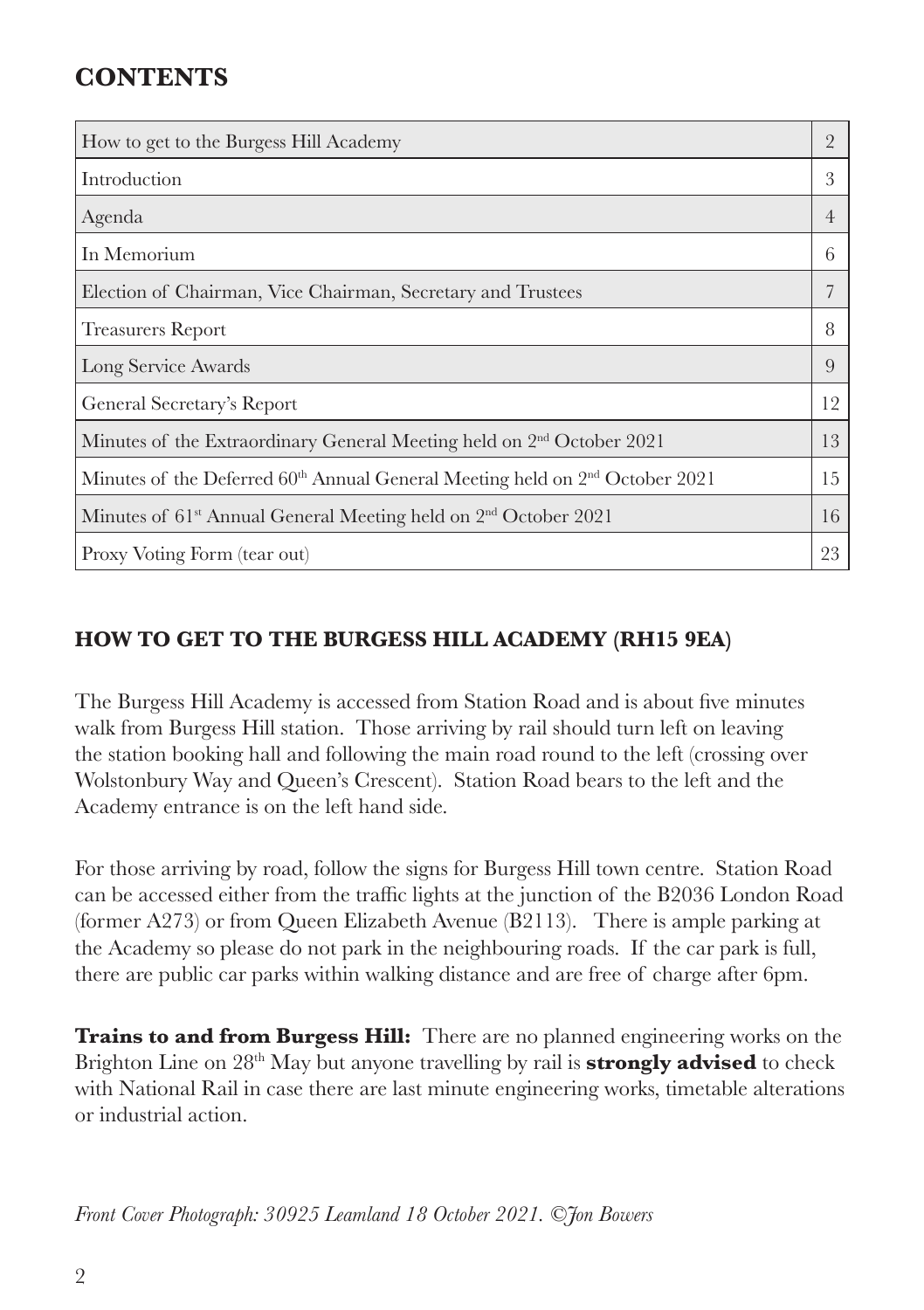A Company Limited by Guarantee. Registered in England No 13745313

*President*  Gordon Pettitt OBE

*Vice-Presidents*

Bill Brophy, Graham Flight, Charles Hudson MBE, David Quarmby CBE, Roy Watts MBE

#### 1<sup>ST</sup> COMPANY ANNUAL GENERAL MEETING

to be held on Saturday  $28<sup>th</sup>$  May  $2022$  commencing at 7pm

#### Dear Member

This document contains the agenda and supporting information for our first Company Annual General Meeting to be held on Saturday  $28<sup>th</sup>$  May  $2022$  at the Burgess Hill Academy, Burgess Hill commencing at 7pm. Doors open at 6pm to give members time to sign in, to view the displays and to take refreshment. There will be a break for refreshments during the evening but we must finish by 10:30pm. We are grateful, as ever, to the "Horsted Gang" for providing refreshments. All proceeds will go to a restoration project. Apologies for absence may be sent or emailed to the Secretary at gavin.bennett@bluebell-railway.co.uk

#### **All members must present their membership card when signing in and must declare any proxy votes they are holding for the Meeting.**

*Members under 18 years old are entitled to attend the meeting but do not have a vote on company matters or in elections*

#### **PROXY VOTING**

In accordance with Article 15, members are hereby given formal notice that if any Adult member is unable to attend the meeting they are entitled to appoint a proxy, who need not be a member of the Company, who may attend the meeting on your behalf and to vote in your place. The form of proxy is enclosed with the AGM documents and MUST be returned to the Registered Office no later than 12 noon on Wednesday  $25<sup>th</sup>$  May 2022 unless the proxy is attending the meeting on your behalf. The proxy form must include the name, address and membership number of the member concerned, the name of the person who is appointed as proxy and must be signed by or on behalf of the member appointing the proxy. The member may specify how the proxy is to vote or allow the proxy to use their discretion. If any member appoints a proxy and then attends the meeting, the proxy vote will not be counted.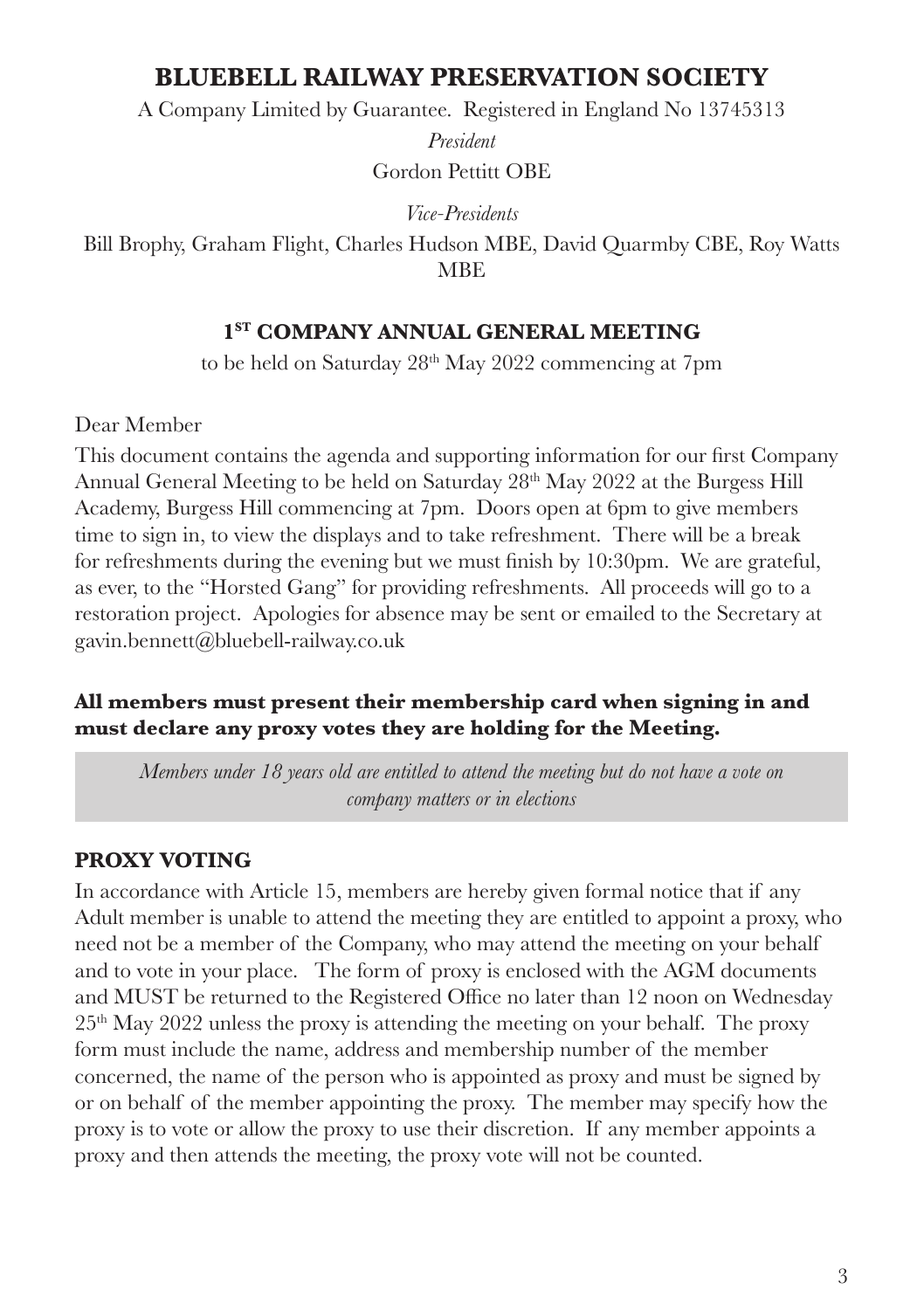A Company Limited by Guarantee. Registered in England No 13745313

#### **AGENDA**

- 1. Welcome and Apologies for Absence
- 2. Remembrance of Society Members who have died since the last AGM
- 3. Approval of the minutes of the Extraordinary General Meeting, the deferred  $60<sup>th</sup>$  Annual General Meeting and the  $61<sup>st</sup>$  Annual General Meeting; all held on Saturday 2nd October 2021
- 4. Receive and adopt the Society accounts for the year ended  $31<sup>st</sup>$  December 2021 (see page 8 for Treasurer's Report)
- 5. Authorise the Trustees to appoint Knill James as Auditors and to fix their remuneration
- 6. Consider and adopt the Special Resolutions to amend the Articles of Association (see below)
- 7. Any other formal business of the Company
- 8. Presentation of Awards
- 9. Presentation of the Bluebell Railway plc's accounts for 2021
- 10. Report from the Bluebell Railway Trust
- 11. Chairman's Address
- 12. Open forum your chance to ask questions of the Board.

# **SPECIAL RESOLUTIONS**

These resolutions require a 75% majority to be adopted.

**Resolution 6.1: Article 10 (Membership Privileges):** That Article 10 should be amended to delete Articles 10.1.2 and 10.1.3 and replaced with the following amended and additional clauses

- 10.1.2 on production of a valid Membership card, privileges being, at the date of adoption of these Articles, as follows:
	- (a) travel at reduced rates upon the Railway;
	- (b) entitlement of Life Members to free first class travel (or third class if first is not available);
	- (c) special terms negotiated by the Society on purchases made from the Railway's shops;
	- (d) free access to the public facilities at the Railway's stations when the Railway is open to the public,

the continuation and terms of Membership privileges shall at all times be subject to terms negotiated with Bluebell Railway Plc.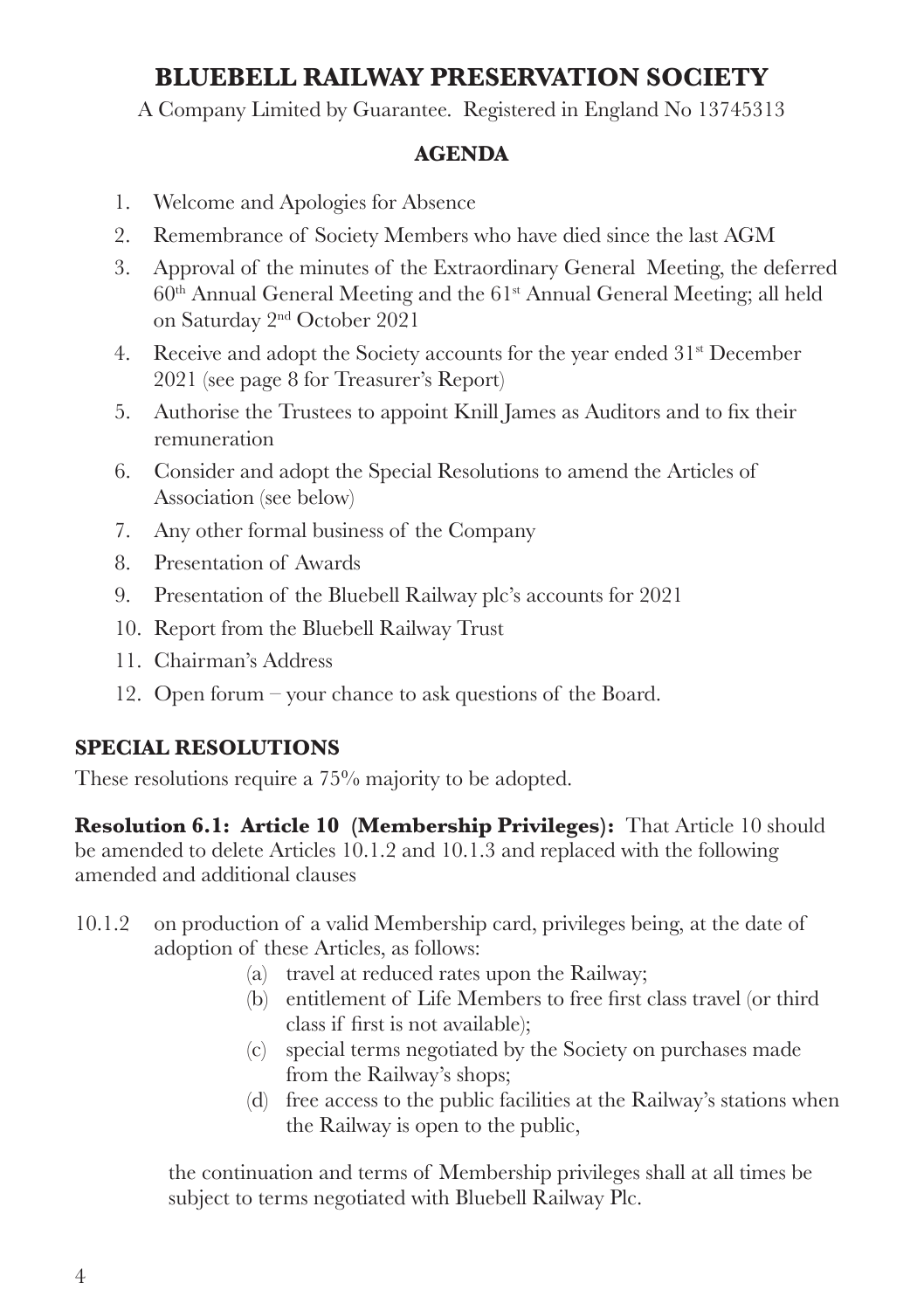- 10.1.3 the travel benefits in Article 10.1.2 apply to all service trains with the exception of those services that have a global add-on service, such as food or entertainment, and on which such add-ons are applicable to all passengers on those services;
- 10.1.4 with the prior consent of the Society Trustees, the travel and admission benefits outlined in Article 10.1.2 may be suspended for a temporary period, the length of such period to be agreed by the Trustees, provided that at least thirty-five days' notice of this suspension has been given to the Society membership;
- 10.1.5 free access to the Railway's stations shall not apply when a third party organisation has hired the Railway for a private corporate event or filming;
- 10.1.6 Members shall be entitled to join in the activities of the various departments of the Railway, subject to their suitability and available vacancies. Members so engaged shall abide by the Bluebell Railway Plc Operating Rules and Bye-laws from time to time in force. Members working in any capacity on the Railway will be subject at all times to the authority of the Directors of Bluebell Railway Plc and their appointed managers, and must accept all reasonable instructions given by them or by any authorised representative of the Bluebell Railway Plc. They shall act at all times in a manner whereby the safety of persons and property and the interests of the Society shall not be jeopardised.

**Resolution 6.2. Article 18: (Trustees):** That Article 18.1.2 of the Articles of Association should be amended to substitute "nomination" for "standing" [ so that it reads ….immediately prior to nomination for office.]

**Resolution 6.3. Article 18 (Trustees)** This Society resolves to reinstate the Membership Secretary & Treasurer posts as Trustees (to be known as Membership Trustee and Finance Trustee respectively) and to amend Article 18.3 to delete "twelve" and insert "fourteen" , with the following consequential amendments to the Articles of Association:

- a) Article 11(General Meetings) : In Article 11.3.4, insert "Membership Trustee," and "Finance Trustee" after "Secretary"
- b) Article 19 (Trustee Election and Retirement): In Article 19.1, insert "Membership Trustee," and "Finance Trustee" after "Secretary"
- c) Article 21 (Appointment of Trustees): Replace Article 21.2 with "Elections for the post of Chairman, Vice Chairman, Secretary, Membership Trustee and Finance Trustee shall be separate from those for the post of Trustee."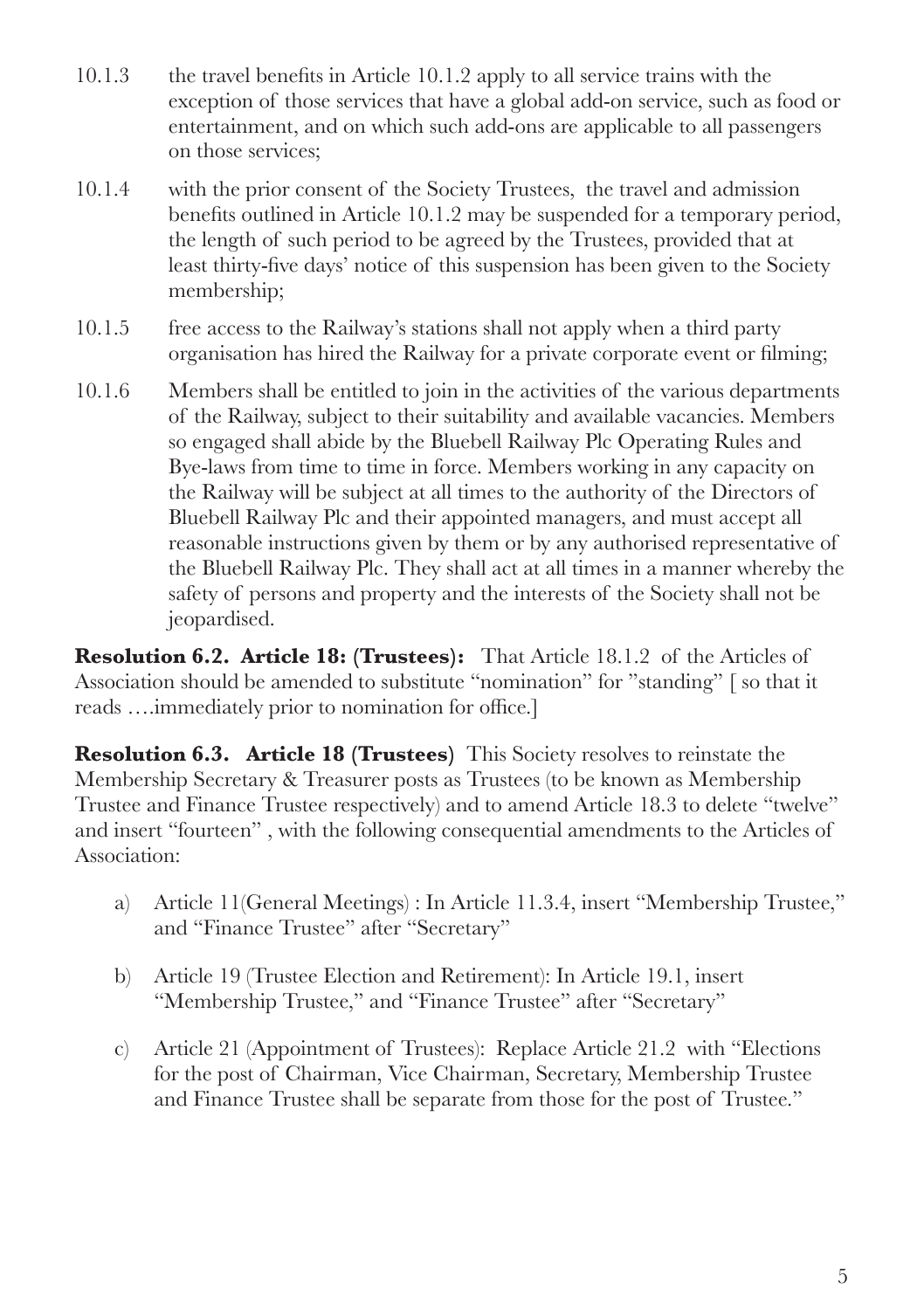# **IN MEMORIUM**

The Members listed below have all passed away since the last AGM. May they all rest in peace.

| William Allen      | Michael Davies      | Alex Leggat       |  |
|--------------------|---------------------|-------------------|--|
| Raymond Bellingham | Stephen Doerr       | David Leggett     |  |
| Grahame Berridge   | Stuart Evans        | John Mackett      |  |
| Jeffrey Berry      | James Evans         | Robin Marsh       |  |
| Guy Blaker         | Patrick Fenlon      | Dennis McDonald   |  |
| Denise Botwright   | Rodney Ffoulkes     | John Meakings     |  |
| Daphne Bridle      | Roy Haines          | Patrick Page      |  |
| Ray Brown          | Anthony Harris      | Maurice Perthen   |  |
| Martin Casterton   | Frederick Hayward   | Keith Porter      |  |
| John Chalmers      | John Hayward        | Michael Priestley |  |
| E. Chambers        | Peter Henderson     | Peter Rampton     |  |
| Barbara Christie   | <b>Ian Hunter</b>   | Douglas Scorey    |  |
| David Coates       | Trefor Hunter       | Michael Sharp     |  |
| Geoffrey Cornell   | Alan Hyde           | John Sheppard     |  |
| James Cripps       | David Jones         | Ruth Stoneham     |  |
| Michael Cross      | Richard Kent        | Roy Sumpter       |  |
| Anthony Dalrymple  | Christopher Leather | Peter Williams    |  |
| Graham Darwin      | Michael Lee         | Robert Wogan      |  |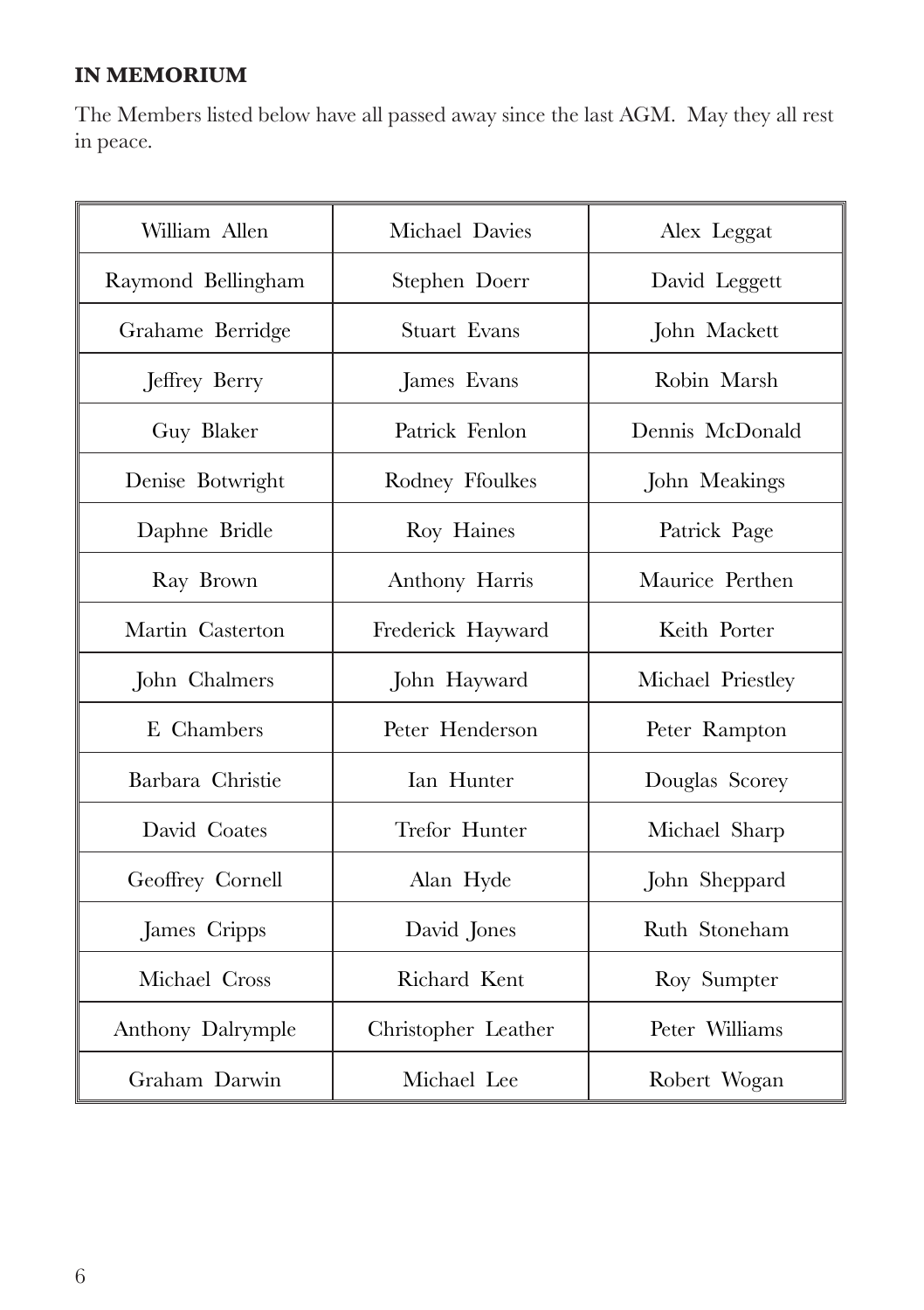A Company Limited by Guarantee. Registered in England No 13745313

#### **ELECTION OF CHAIRMAN, VICE CHAIRMAN, SECRETARY AND TRUSTEES**

#### **Chairman**

Only one nomination for the post of Chairman was received and Mr Paul Churchman is duly elected

#### **Vice Chairman**

Only one nomination for the post of Chairman was received and Mr Neil Glaskin is duly elected

#### **Secretary**

Only one nomination was received for the post of Secretary and Mr Gavin Bennett is duly elected

# **Trustees**

Regrettably, only six nominations were received for the nine Trustee posts and those nominees are duly elected. They are

| Mr Laurie Anderson | Mr Richard Clark | Mr Mike Hopps  |
|--------------------|------------------|----------------|
| Mr Roger Kelly     | Mr John Knight   | Mr James Young |

All the above will serve for a maximum period of three years. The Trustees are considering their options for bringing on board additional resources to cover the missing posts.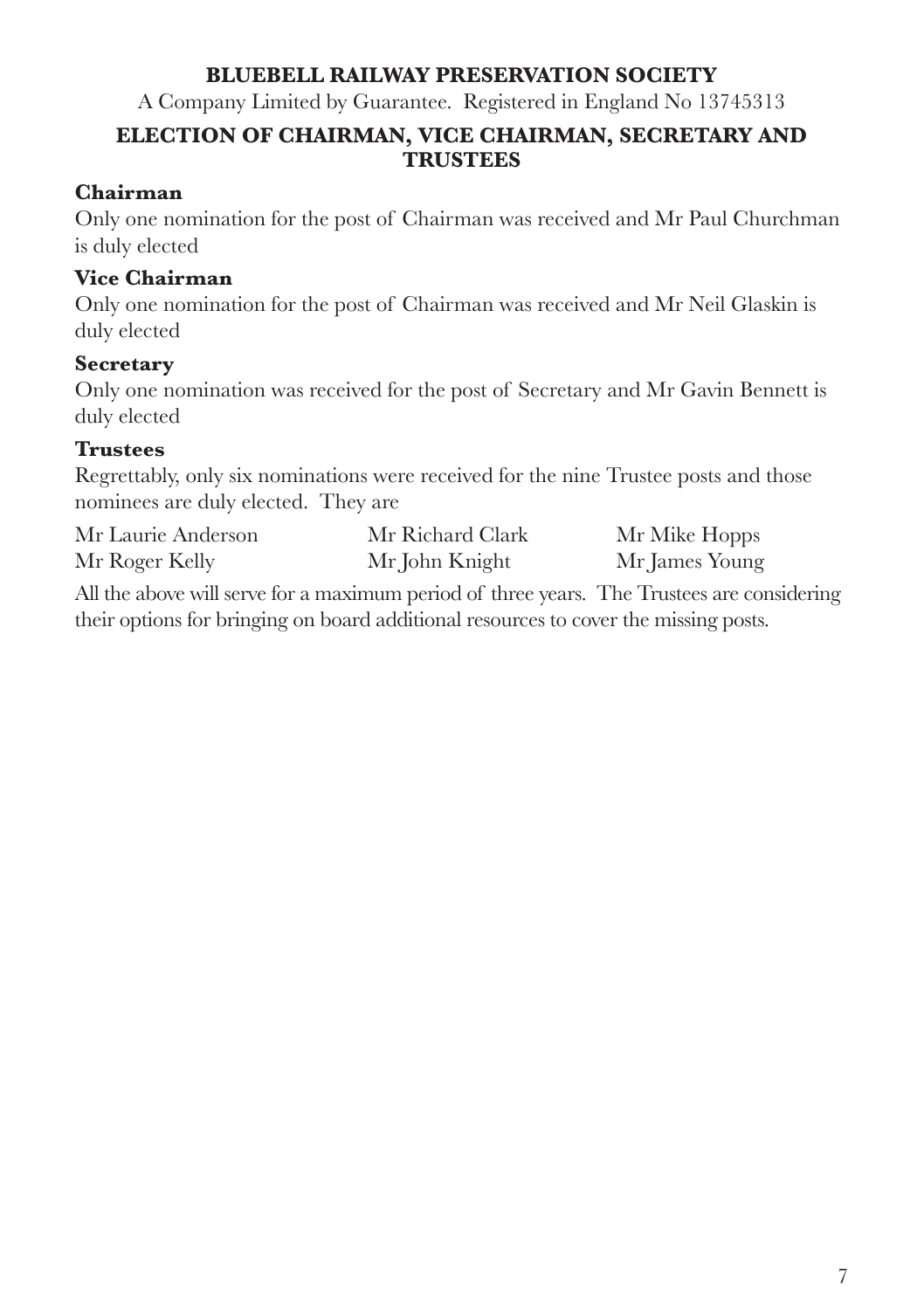# **Treasurer's Report Year Ended December 31 2021**

Firstly, my apologies for not attending the AGM but my presence is required at my niece's wedding.

Financially it was a successful year for the society with an overall surplus of  $\ell$ , 157,222 (2020  $\angle$  185,675). Subscriptions' income increased by some  $\angle$  20,000 in part due to an increase in life membership purchase. Don Brewer and his team are to be congratulated on increasing membership income in these difficult times. Donations over which we have little control were down by  $\text{\textsterling}10,000$ .

Expenditure was up by nearly  $\ell$ , 30,000 because of the one-off costs of: the governance review printing and distribution, and a donation of  $\ell$ , 20,000 to the 'Jewel in the Crown' appeal. It should be noted that in 2022 BRPS will bear the costs of the Bluebell News.

The Society at the year-end had total funds of  $\sqrt{6,787,157}$ .

During the year the Society increased its shareholding in Bluebell Railway Plc by £314,000 by conversion of loan  $(£300,000)$  and other purchases  $(£14,100)$ . Also, at the year-end Bluebell Railway Plc has had advances from BRPS totalling  $\mathcal{L}$ 177,111. The creditors figure comprises the audit fee and other small sundry items.

I should like to thank Nigel Longdon for his patience in reluctantly handing over the role and also the staff at Bluebell Railway Plc for their assistance.

*Ian Watson, Treasurer*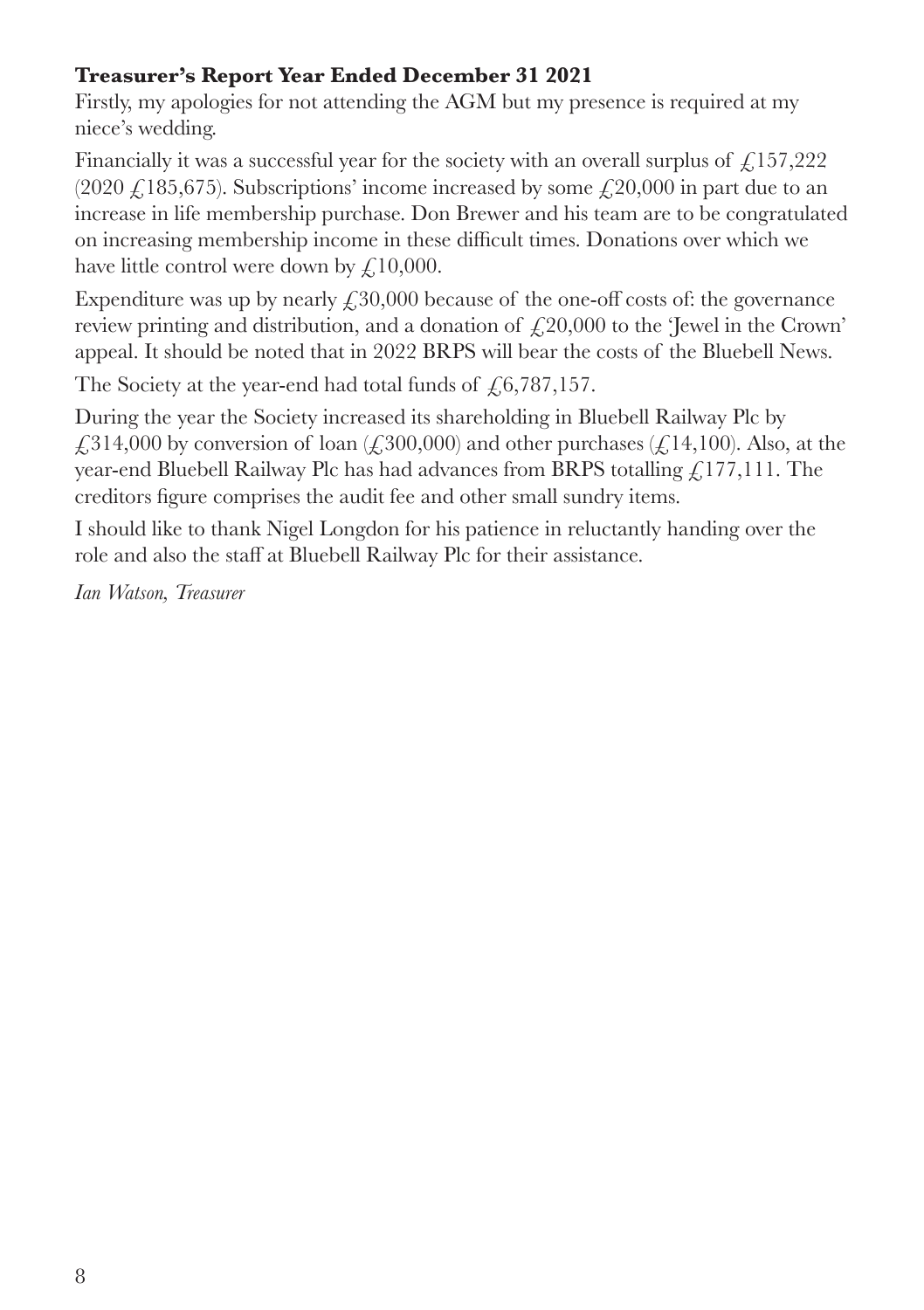#### **LONG SERVICE AWARDS 2022**

The members listed below are eligible for their Long Service Awards. Biographical notes are included where these have been provided.

# **50 Year**

## **Gordon Callander – S&T Department**

Worked in the S&T Department on design, installation, some testing and even a touch of maintenance.

#### **Chris Majer – Operations Department / S&T**

I joined the Bluebell in January 1971 at the age of 18 and applied to the Signalling Inspector, David Wallace, to become a Trainee Signalman. I was already experienced at operating several BR Signal Boxes on an unofficial basis. After many Training Turns at Sheffield Park Signal Box, I was passed-out as a Signalman at Sheffield Park on August Bank Holiday 1971. Horsted Keynes Signal Box was restricted to Signalmen with 5 years' experience (at that time) and I was passed-out as competent in 1976 to work Horsted Keynes Signal Box. In addition to my Signalling duties, I joined the S&T Department as a Technician, following retirement from Network Rail, in November 2009.

# **Ray Oliver – S&T Department / Operations**

#### **Ian Wright – Locomotive Department**

The Railway that I joined 50 years ago was very different to today's version. The Loco Lobby was in a wooden platelayers hut with basic facilities and using Cottage No 3's outside toilet (no lock so we had to sing loudly). We were short of firemen so, after a few training turns, I passed out rapidly, progressing through the Grade of "Senior Fireman" becoming a Driver in 1980. I was Cleaners' Roster Clerk in the late seventies, becoming Fireman's Roster Clerk in 2004 and then Shed Master (Drivers' Roster Clerk), a position that I held until 2014. I also became an Inspector assessing Fork Lift drivers, Rules Tests and Footplate crew. I also helped with the restoration of 34023, 30096, the overhaul of the Dukedog and helped out in the workshop. I was elected to the Society's Management Committee in 1983 and was a Trustee from 1985 – 1991 until the management system changed. Having seen how much protection the "Dutch barn" running shed gave to the locos I started the Shed Wall Fund to complete the building and over the years, regular small donations help raise enough money to build the wall in two stages. I am now a little disappointed in the way that what was the running shed is being used.

# **40 Year**

# **Joanne Gurr – GN Saloon**

I was born and bred in Horsted village girl and in 1979, I joined Bluebell and the C&W at HK carriage sheds, volunteering during restoration of 6575, producing copious amounts of tea for the restoration team under the ever excellent leadership of the then C&W foreman Graham Ward. I then joined the Loco Department for a few years, enjoying the special camaraderie that Loco footplate work and engine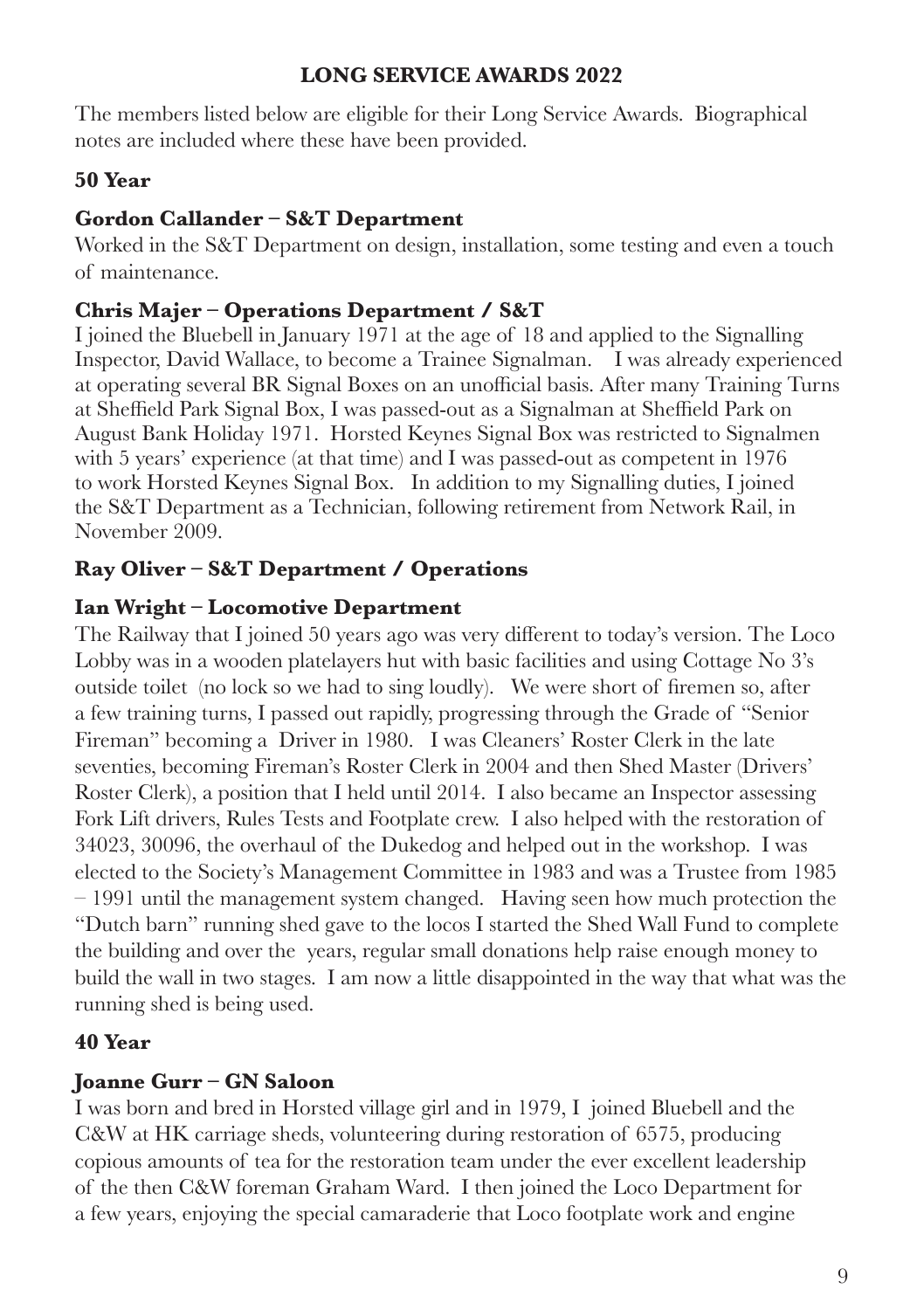preparation brought. My special memory from time was the 1982 Bluebell Cavalcade event at Horsted and being on Maunsell U class 1618, with driver 'Chalky' White and fireman Steve Squires. In 1986 I ventured 'North' and became part of the 'Friends of Kingscote Team' helping to slowly change back the Kingscote site, from the then recently purchased private dwelling, to the rebuilt station we have today, in readiness for track and trains once more in 1994. Helping Roger 'Bumble' Barton and Martin 'Scratchers' Skrzetuszewski along with the enthusiastic 'Friends of Kingscote' volunteers to demolish of the unsightly ''private house conservatory'' that protruded onto the Up platform, is a particular lasting memory. I then became involved in the Great Northern Director's Saloon team back at HK, and for many years serving on board and encouraging in the winter upkeep of this very unique 1897 built vehicle that has been a stalwart of Special trains since its arrival at the Bluebell in October 1971. 40 wonderful years of Bluebell friendship and camaraderie.

#### **Adrian Hopgood – Locomotive Department**

#### **Barry Jones – HK Carriage Shop**

Started in 1981 helping Mick Blackburn and Mike Tye with a sales stall at Tenterden (KESR) Steam Fair. I continued working in the Sheffield Park shop with Ralph Piper and then migrated to the kiosk at Horsted Keynes. In 1989, I opened the Carriage Shop at Horsted Keynes and continued to manage it until 2017 and still volunteer there. During the 1990's and 2000's, I took over the organisation of the Railway Collectors fair at Horsted Keynes, then a two-day event attracting over 50 traders from all over the UK, for about 15 years.

#### **Fred (Alan) Pragnall**

I mostly still have the most to do with the Great Northern Railway Director's saloon in the areas of maintenance and crewing on our running days. I also instigated the establishment of the Howlden Charitable Trust that now operates and funds it. But my days on the railway started in the late 70s when my sister worked for Mayfield catering at HK buffet and dragged me along one day to meet some of the people who worked there but mostly the C&W. So I found myself helping out in my limited way at the Carriage shed. Little did I know how this would influence what I did in the future. Most weekends and school holidays were spent there, as our farm was not too far from HK and I would cycle there unless I could get a lift. In the early 80s I was employed on the p/way which lasted for 7 years when I would be at the railway often 7 days a week. I continued volunteering on the GN saloon as needed And in 92 returned to play a part in the extension to Sharpthorne. In 94 I had some time at Stewarts Lane making myself useful there with work on what is now known as the British Pullman, and I am still doing that task mainly thanks to the experience that I acquired from my time in the C&W and the good friends that were made there some of whom still work with there. It also helps in cooperation between the companies on detailed information on Pullman projects. But most of all the Bluebell is an extended family that we grow up with and you meet extraordinary people who encourage you to go further than you thought you could.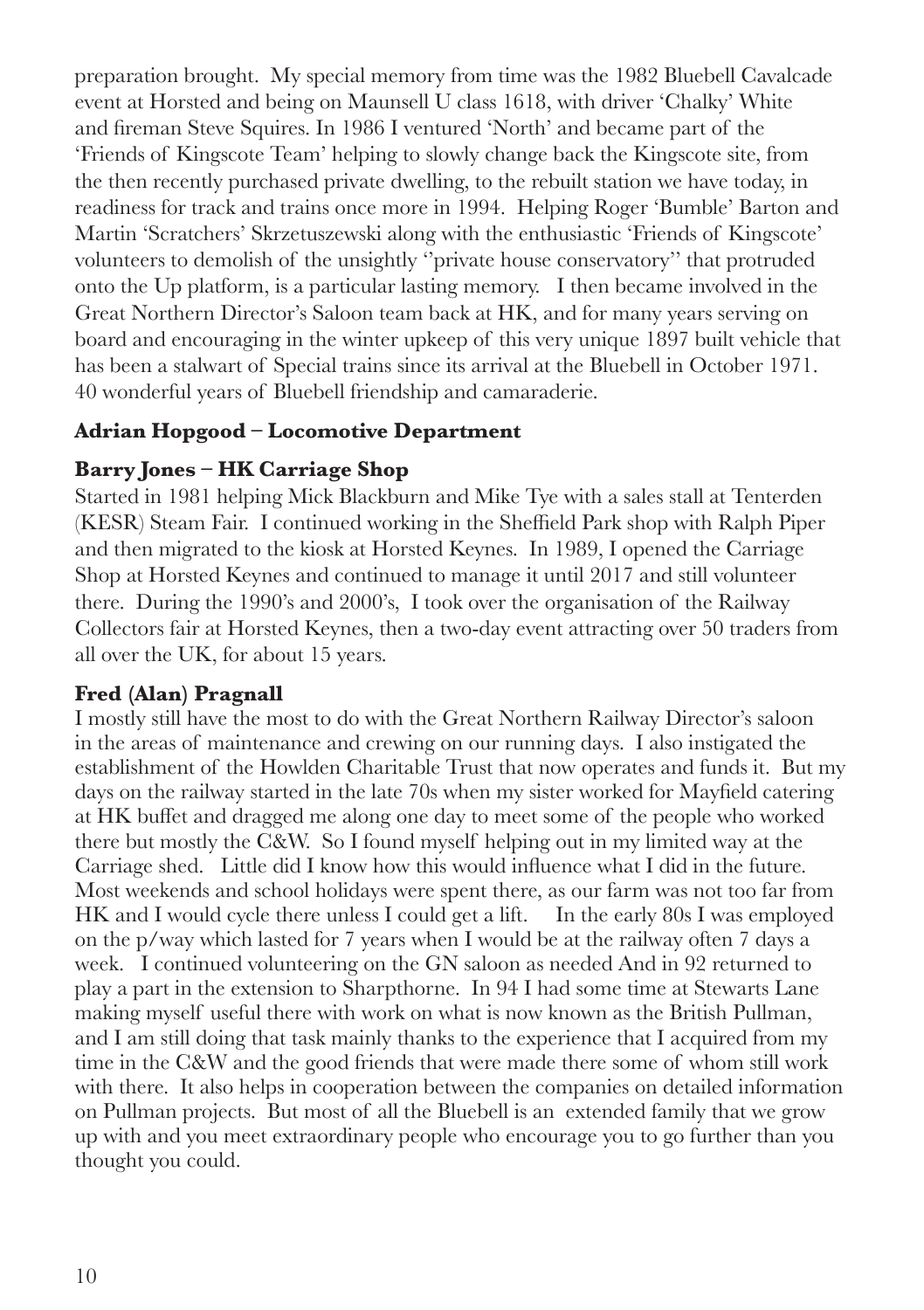# **25 Year**

# **Chris Bassett – S&T Department**

#### **Claire Emsley – Project 27 / Fenchurch Fund and Education Department** A volunteer for the Project 27 / The Fenchurch Fund from 1996. More recently she has spent time working with the Education Department helping with school parties and other groups

# **Clive Knight – Operations Department (Signalman)**

My first recollection of getting involved was talking to Trevor Bance in the signal box at Sheffield Park in the Summer of 1995 who put me in touch with Ted Goodman the signalman's inspector at the time. As I was working shifts at the time meant I was available mid-week and as they were short of mid-week signalmen I was quickly snapped up. I qualified to operate Sheffield Park box in about June 1996 and the then new box at Kingscote later the same year. Horsted Keynes took quite a lot longer due to the remodelling works there eventually qualifying there in 2003.

# **Liz Groome – Locomotive Department and Ruth Lee – Locomotive Department**

We joined the roster as cleaners in the mid to late 90s, following a few years of unrostered working around the loco yard whenever my Dad was there for a turn or footplate course.

# **Michael Mackie-Clark - Operations**

First started volunteering in 1989 in the C&W then with S&T and as a signalman from 92.

# **Mick Sargeant – S&T Department**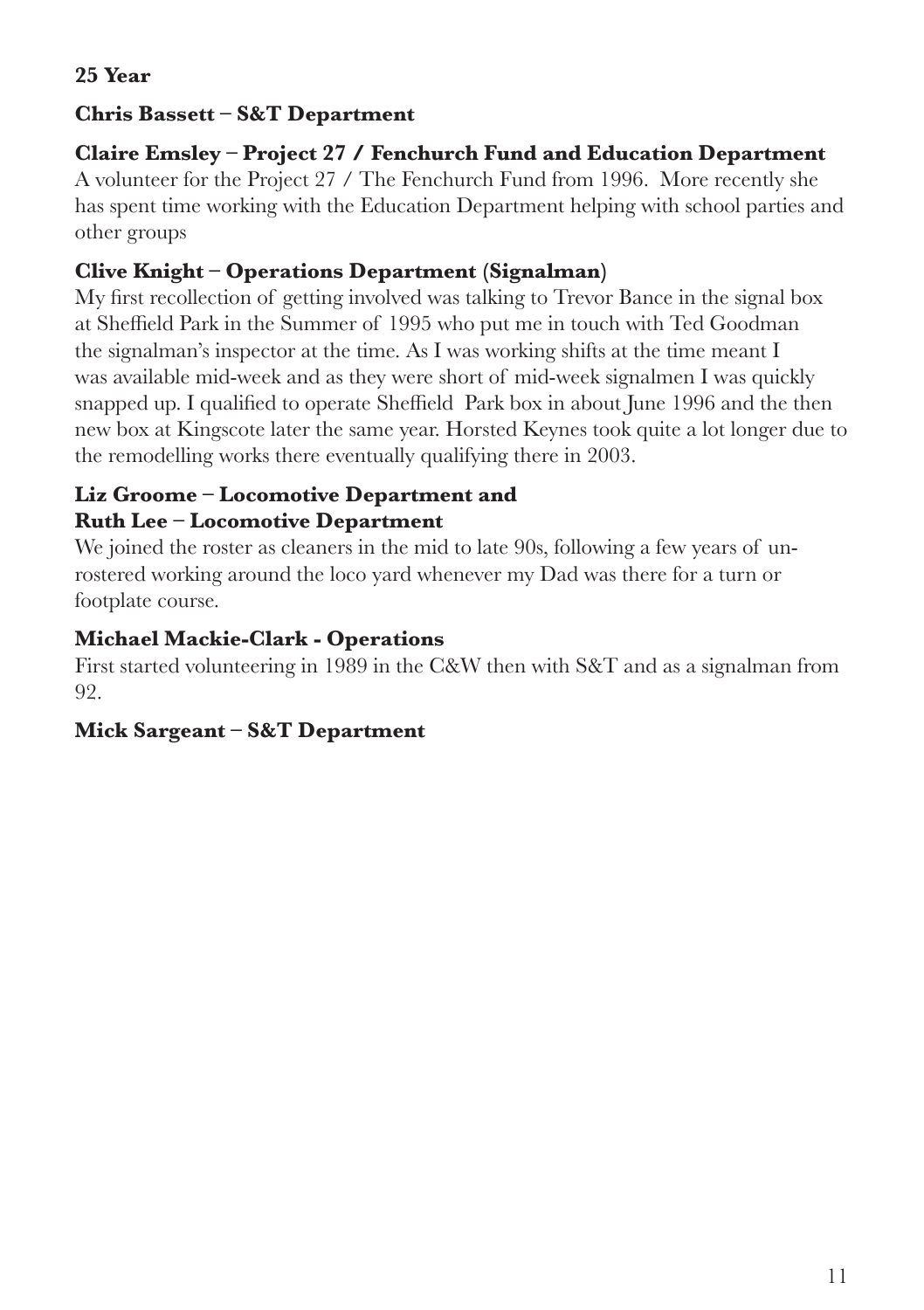### **General Secretary's Report**

The delayed AGM in October last year brought the Committee back up to full strength, if only for three months until the sad demise of Mike Priestley. We have met every month (except December) since then and held one Zoom meeting in January and other short meeting by Zoom in April. One of the first decisions of the new Chairman was to resurrect the dormant "Rule 15" sub-committees and Trustees were allocated to various roles. These sub-committees have now become Article 25 Policy Committees to support the development of the strategic policy for the Railway..

We have continued to see the minutes and supporting papers of the plc board meetings and to receive a verbal report on the last meeting.

This is my last report as "General Secretary" as I became the Secretary of the new Company on  $1<sup>st</sup>$  January.

*Gavin Bennett*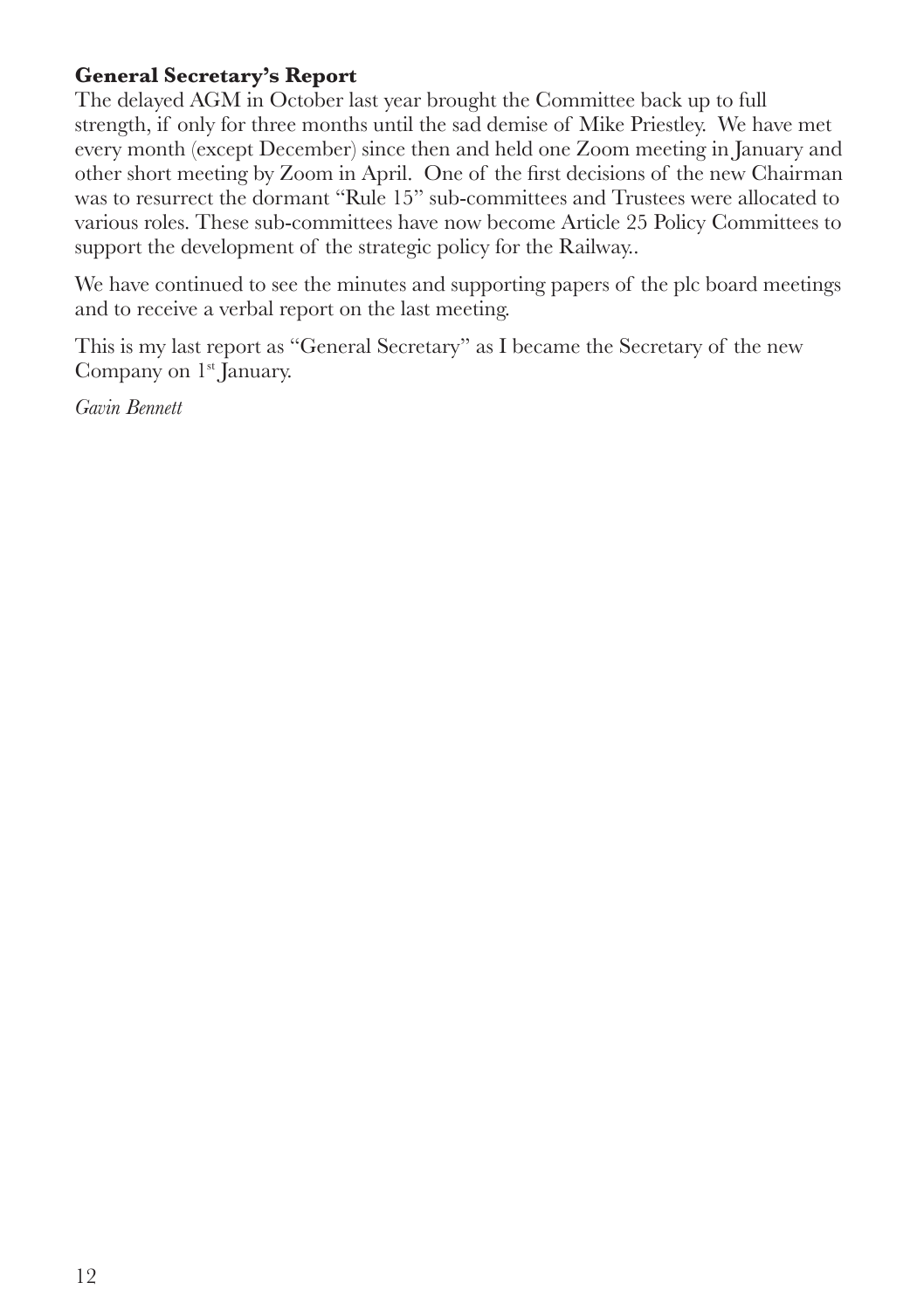#### **Minutes of the Extraordinary General Meeting held on Saturday 2nd October 2021 at the Burgess Hill Academy, Burgess Hill, West Sussex commencing at 7:03pm**

**Present:** Bill Brophy, Charles Hudson MBE Roy Watts MBE (Vice-Presidents), Steve Bigg (Acting Chairman), Gavin Bennett (General Secretary), Don Brewer (Membership Secretary), Nigel Longdon (Acting Treasurer); Robert Hayward, Roger Kelly, John Knight, Chris Saunders and James Young (Trustees); and 140 members

**In attendance from the PLC Board:** Geoff Mee (Chairman), David Burch (Finance Director) Paul Lelew Retail & Commercial Director)

Apologies for absence were received from Gordon Pettitt (President), Mike Priestley (Trustee) and 27 members

#### **Welcome and Introductions**

The Acting Chairman welcomed everyone to these meetings which had been deferred due to the Covid pandemic and were the first General Meetings since 2019. He introduced and welcomed Geoff Mee, David Burch and Paul Lelew from the Plc. He explained that the purpose of this meeting was to obtain the Society's agreement to completing the process to convert the Society from an unincorporated association to Company Limited by Guarantee. Sadly Mike Priestley, as Chairman of the Governance Review Group could not be with us this evening and so Nigel Longdon, as the architect of the Articles of Association, would formally propose the two motions. He invited Mr Longdon to speak.

#### **Motion 1: Adoption of the Proposed Memorandum of Association and Articles of Association**

*This Society resolves to adopt the proposed Memorandum of Association and the Articles of Association for the Company Limited by Guarantee and authorises the Trustees to proceed with the conversion of the Society to a Company Limited by Guarantee within the 30 weeks stipulated in Rule 30(d).* 

Mr Longdon reminded the meeting that we had agreed in 2019 to move towards incorporation of the Society subject to ratification of the Articles of Association at a further meeting. We had hoped to do this in 2020 but of course the pandemic intervened and general meetings of this sort were banned if more than 30 people were involved. In the intervening period, the Governance Review Group had been working behind the scenes reviewing the Articles of Association in the light of the helpful feedback we received following the publication of the draft Articles in 2019 and providing regular updates through *Bluebell News*. He explained that as an unincorporated association, Society members were not protected against any claims for liability. When the Society was formed, this did not really matter but we were in a different, more litigious, world now. In the event of an uninsured claim against the Plc, there was potential for Society members to be faced with a claim for personal liability as the Society was the majority shareholder in the Plc. Over the last few years, the Heritage Railway Association had been urging members to review their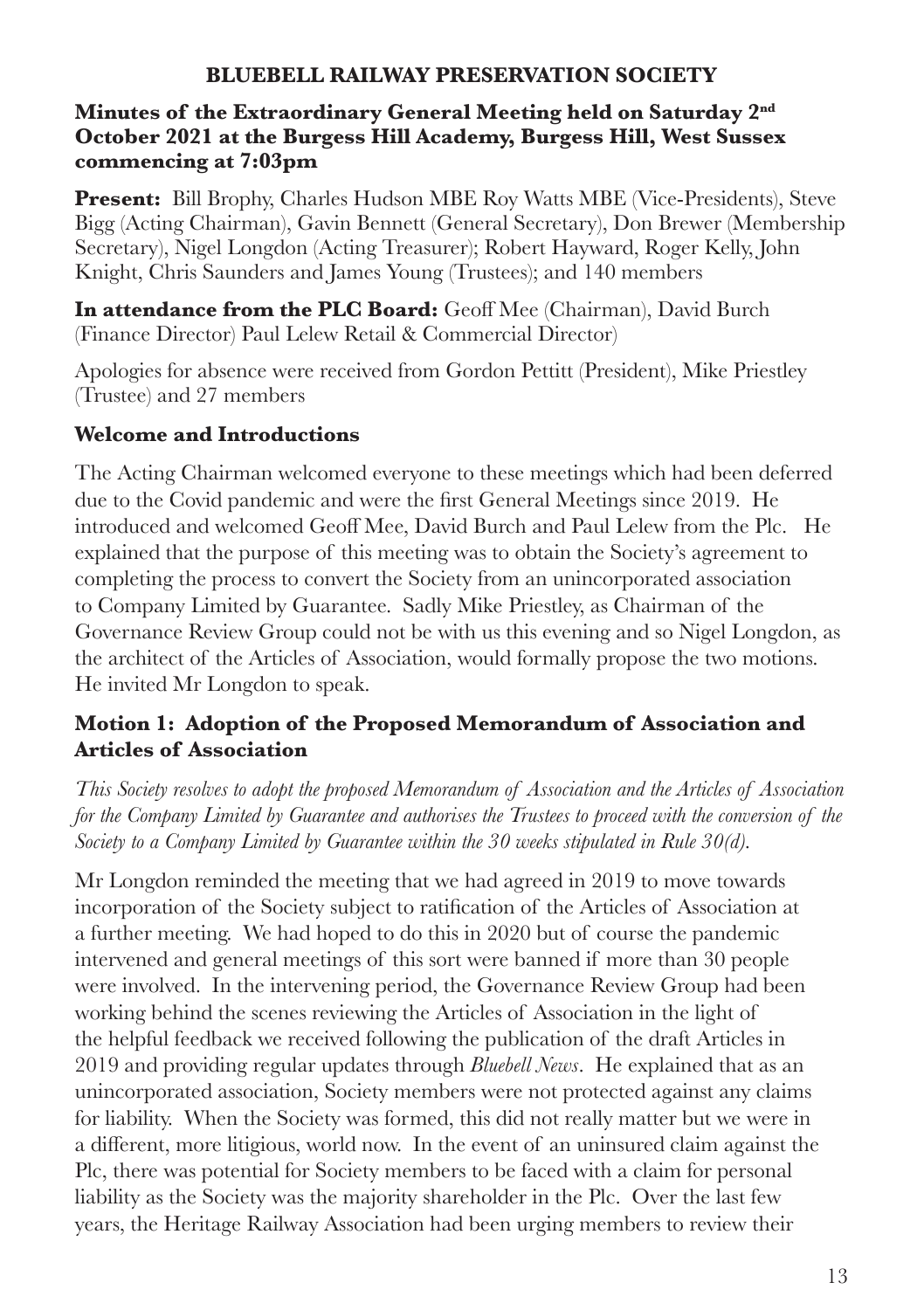governance to make them more appropriate for today's business environment and we were probably one of the last unincorporated associations in the heritage railway sector. Incorporation as a Company Limited by Guarantee would limit that liability to  $\mathcal{L}$  per member and it was very unlikely that anyone would want to pursue a claim against thousands of members as the costs would be too high.

He said that if the Society agreed to adopt the proposed Articles, it was our intention to make the transition on  $1<sup>st</sup>$  January 2022 as this coincided with the start of our financial year and would make the end of year accounting simpler. The Articles of Association would be a dynamic document and changes would be made from time to time; a change to Article 10 (Membership Privileges) was planned for 2022 to clarify the wording for Life Membership travel benefits. He formally moved the motion.

Questions from the floor raised the absence of any definition of Directors in Article 18.6 (defined in the Interpretations in Article 1) and whether there was any liability to the Society if the Plc were to go into liquidation (no different to any other shareholder in a company but the Plc's own articles required it, in that event, to transfer its assets at no cost to another like-minded body and with the same constraints).

Before putting the motion to a vote, the Acting Chairman declared that he was holding 133 proxy votes of which all bar two were in favour of the two motions or left to his discretion. On a vote, the motion was passed, with 117 votes in favour (plus 131 proxies) and 2 against (plus 2 proxies). He thanked everyone for their support.

# **Motion 2: Amendment to Rule 30(b)**

*This Society resolves to amend Rule 30(b) to read: "(b) the first Directors shall be the current elected Officers and Trustees of the Society who will serve until the first Annual General Meeting of the Company to be held in 2022.* 

The General Secretary explained that had the EGM taken place as planned in May 2020, a further meeting would have been held in October 2020 to elect the Trustees for the new Board who would take office from  $1<sup>st</sup>$  January 2021. The delay in holding this meeting meant that this would not work and the Articles had been changed to allow the elected officers and Trustees to become the Trustees of the new Board and continue in office until May 2022 when all would stand for election. He proposed the motion on behalf of the Committee. On a vote, this was passed with 114 votes in favour (plus 130 proxies) and 2 against.

The meeting closed at 7:28pm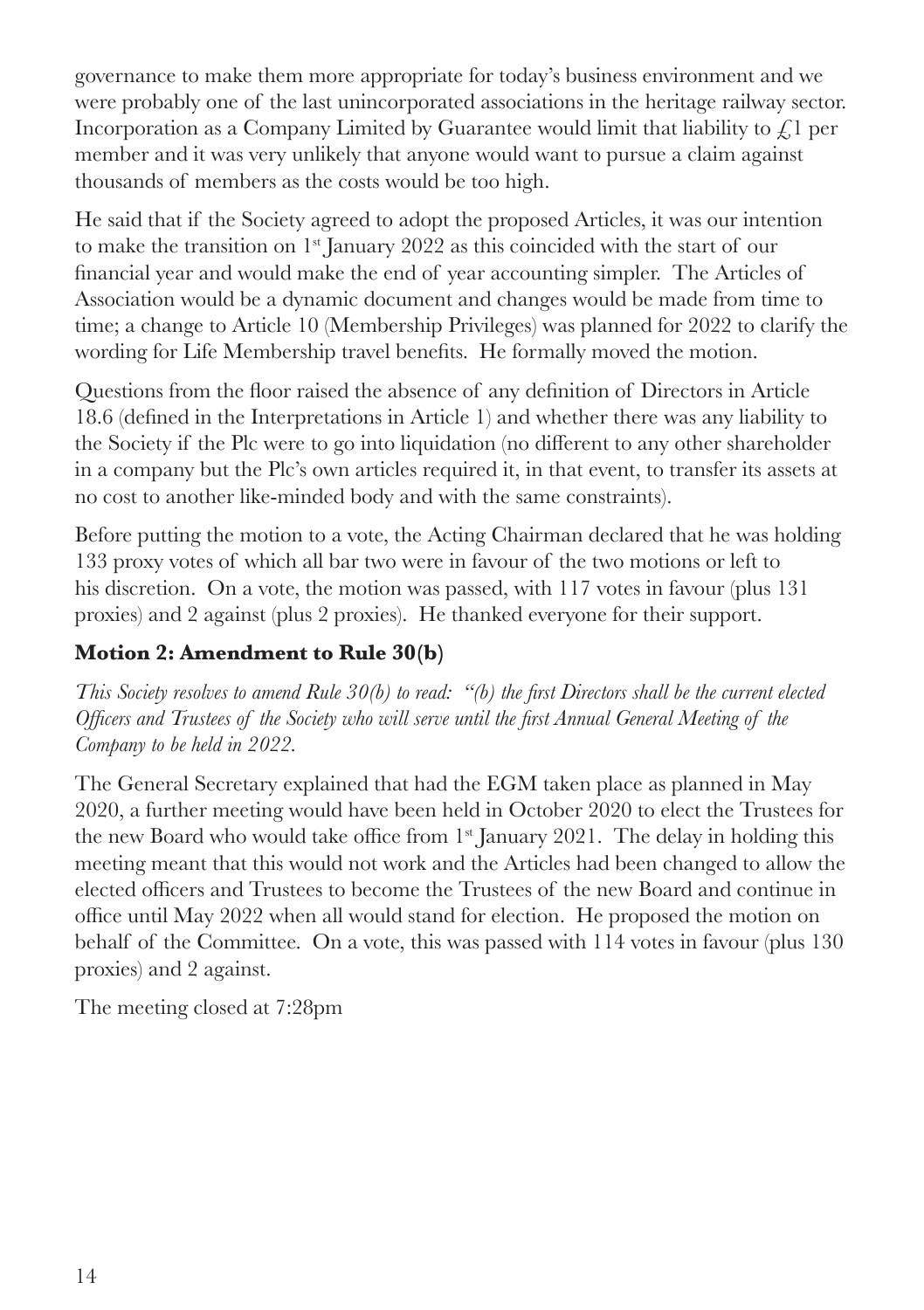#### **Minutes of the Deferred 60th Annual General Meeting held on Saturday 2nd October 2021 at the Burgess Hill Academy, Burgess Hill, West Sussex commencing at 7:28pm**

**Present:** Bill Brophy, Charles Hudson MBE Roy Watts MBE (Vice-Presidents), Steve Bigg (Acting Chairman), Gavin Bennett (General Secretary), Don Brewer (Membership Secretary), Nigel Longdon (Acting Treasurer); Robert Hayward, Roger Kelly, John Knight, Chris Saunders and James Young (Trustees); and 160 members

**In attendance from the PLC Board:** Geoff Mee (Chairman), David Burch (Finance Director) Paul Lelew Retail & Commercial Director)

Apologies for absence were received from Gordon Pettitt (President), Mike Priestley (Trustee) and 27 members

# **1. Welcome**

The Chairman explained that the 60<sup>th</sup> Annual General Meeting had originally been called for 23rd May 2020 but could not be held because of the Covid-19 lockdown. Although this was later eased, gatherings of more than 30 people were still banned for much of the year and legal advice had determined that the Rules did not allow a virtual meeting. This deferred meeting was purely to conduct the formal business.

# **2. Minutes of the Extraordinary General Meeting held on Saturday 18th May 2019**

Adoption of these minutes was proposed by Mr Wright, seconded by Mr Mundy and agreed *nem con*. There were no matters arising

# **3. Minutes of the Reconvened 58th Annual General Meeting held on Saturday 18th May 2019**

Adoption of these minutes was proposed by Mr Bee, seconded by Mr Arkell and agreed, *nem con*. There were no matters arising

#### **4. Minutes of the 59th Annual General Meeting held on Saturday 18th May 2019**

Adoption of these minutes was proposed by Mr Currah, seconded by Mr Wright and agreed *nem con*. There were no matters arising

# **5. Society Accounts 2019**

Referring to the published accounts, Mr Longdon said that subscription income of  $\epsilon$ , 155k was higher due to increased membership fees and donations had also increased to £60k, The Land Purchase Fund now had fewer participants as some of them had died. The Diamond Anniversary Dinner was a Society sponsored event which made a small profit resulting in a gross income of  $\text{\emph{L}}225k$ . On the expenditure side, we had incurred legal and professional fees of  $\sqrt{5,617}$  for advice on the conversion to a CLG and Newsletter costs had fallen as fewer issues had been published. Total expenditure amounted to  $\zeta$ 36k, giving a surplus of  $\zeta$ 187k. The  $\zeta$ 183k shown as a debt was a loan to the Plc which would eventually be converted into shares. He proposed the adoption of the accounts. This was seconded by Mr Clark and agreed *nem con*.

The meeting closed at 7.40pm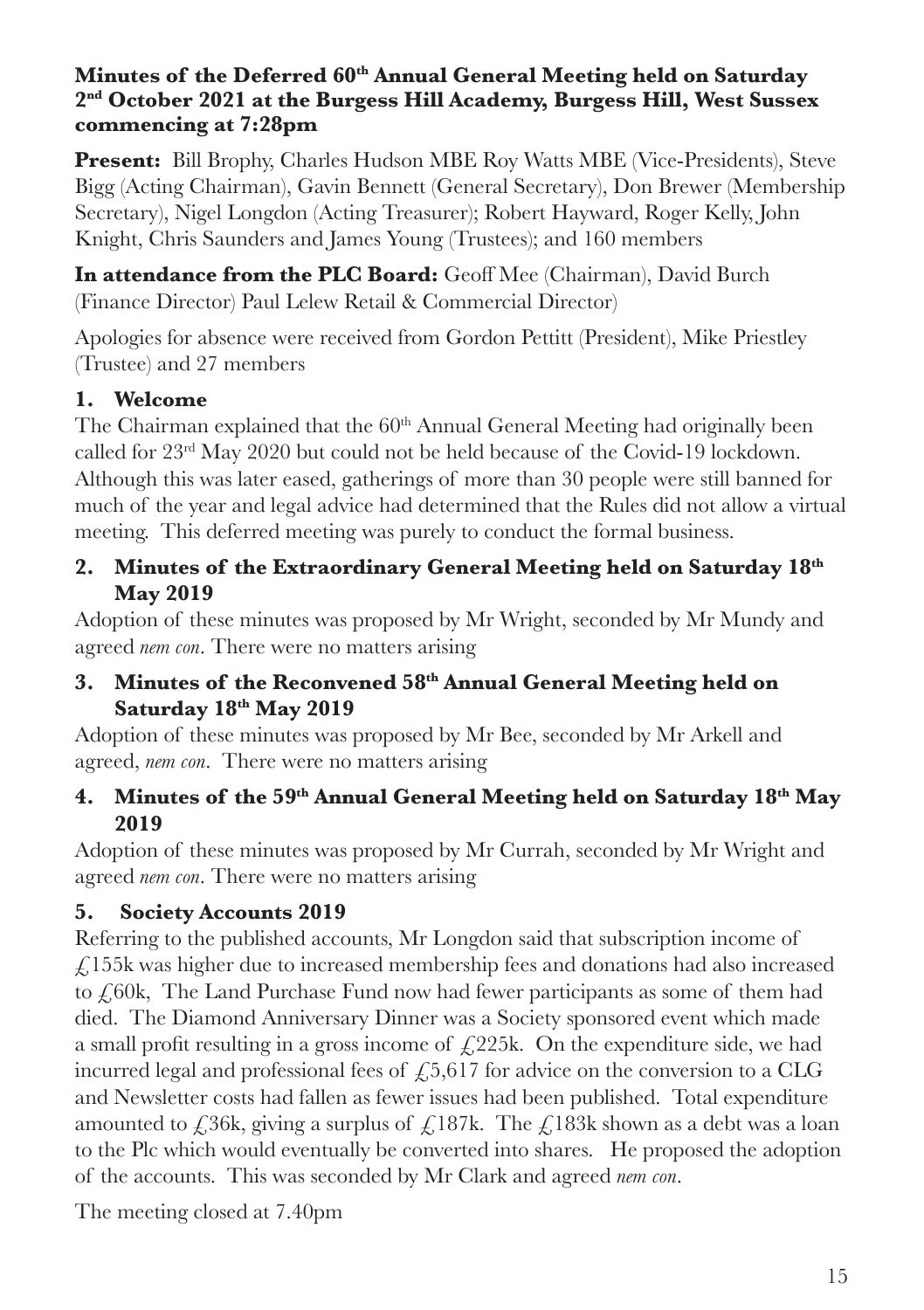#### **Minutes of the 61st Annual General Meeting held on Saturday 2nd October 2021 at the Burgess Hill Academy, Burgess Hill, West Sussex commencing at 8.03pm**

**Present:** Bill Brophy, Charles Hudson MBE Roy Watts MBE (Vice-Presidents), Steve Bigg (Acting Chairman), Gavin Bennett (General Secretary), Don Brewer (Membership Secretary), Nigel Longdon (Acting Treasurer); Robert Hayward, Roger Kelly, John Knight, Chris Saunders and James Young (Trustees); and 160 members

**In attendance from the PLC Board:** Geoff Mee (Chairman), David Burch (Finance Director) Paul Lelew Retail & Commercial Director)

Apologies for absence were received from Gordon Pettitt (President), Mike Priestley (Trustee) and 27 members

Prior to the start of the meeting, in the interval between the  $60<sup>th</sup>$  &  $61<sup>st</sup>$  AGMs, Long Service Certificates were announced and presented to those recipients at the meeting:

#### **60 Years**

Michael Blackburn, Bill Brophy, Chris Cooper, Tom Dobson and Chris Saunders

#### **50 Years**

Roger Barton, Roger Cruse, David Foale, Tony Leaver, David Middleton, Roger Merry-Price, Philip Wilson and The Bulleid Society

# **40 Years**

Heidi Mowforth and John Lander

# **25 Years**

Nik Barton, Daphne Bond, Roy Bond, Deborah Carver, David Cockram, Roland Law, Pat Medhurst, Ray Medhurst, David Mills, Eric Mobbs and David Tutt.

# **10 Years**

Michael Cole, David Gooch, Alex Widdowson, Martin Widdowson, John Wigley and Pat Wigley

They were all congratulated and thanked for their dedication to the Railway.

# **1. Welcome & Remembrance**

The Acting Chairman welcomed everyone to the  $61<sup>st</sup>$  Annual General Meeting. Before taking the first item on the Agenda, Members stood in silence to remember the 262 members who had died since the last AGM in May 2019. May they all rest in peace.

# **2. Society Accounts 2020**

Referring to the published accounts, Mr London said that subscription income of  $\angle$  135k was lower due to Covid19 and the Society was grateful to all those members who had continued to support the railway. Donations and Land Purchase Fund were also reduced, resulting a total income of  $\angle$ 185k ( $\angle$ 225k in 2019). Expenditure was considerably lower as we had not held an AGM in 2020 and the e-Newsletter had now been replaced by Bluebell Times. Legal advice had been taken on the possibility of holding a virtual AGM in 2020 and also on continuing work on the conversion to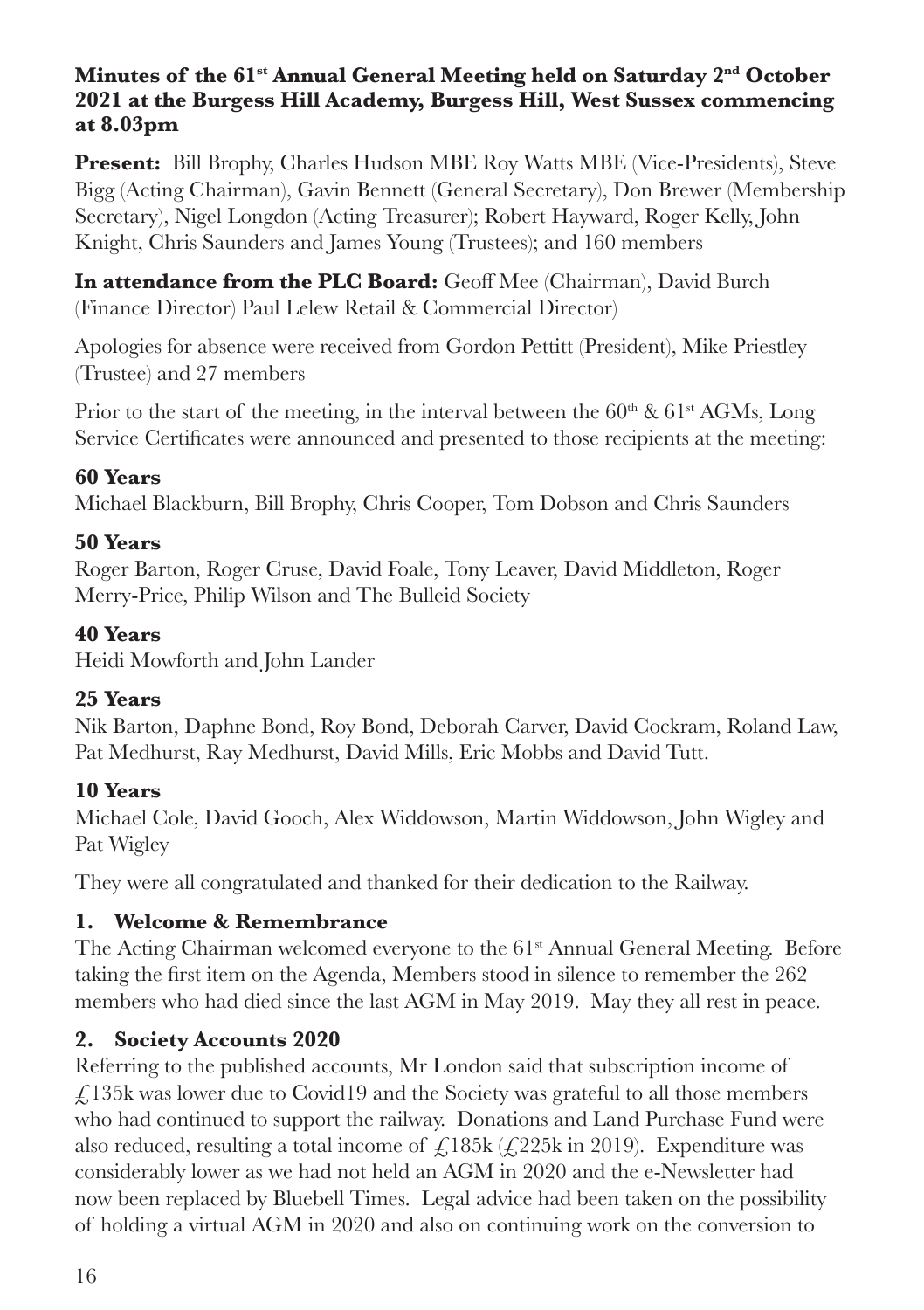a CLG, with total expenditure of  $\mathcal{L}10k (\mathcal{L}36k \text{ in } 2019)$ . The nett surplus was  $\mathcal{L}176k$  $(\text{\textsterling}, 190k \text{ in } 2019)$ . The  $\text{\textsterling}327k$  shown as a debt was a loan to the Plc but since the end of the year,  $\angle$ 300k had been converted into shares, increasing our shareholding. He proposed the adoption of the accounts. Mr Bridle asked about the Land Purchase Fund and was told that hitherto, this had been used to help redeem the Courtland Wood loan, but he was unsure if this was still the case. In conclusion, he thanked all the Assistant Membership Secretaries for their hard work during the year and looked forward to handing over to his successor. Adoption of the accounts was proposed by Mr L Hutter, seconded by Mr Bridle and agreed *nem con*. The Chairman thanked Mr Longdon for stepping back in as Acting Treasurer and his contribution to the Society was much appreciated.

#### **3. Re-appointment of Knill James as Auditors**

The re-appointment of Knill James was proposed by Mr Widdowson, seconded by Mr Oliver and agreed *nem con*.

# **4. Adoption of the 2019 Long Term Plan**

Mr Saunders referred to the much-delayed 2019 revision of the Long Term Plan and the accompanying explanatory note which had been circulated in May 2021. He was grateful to all those members who had contributed to the latest revision and noted that much had been achieved since the previous plan had been adopted in 2013. As was made clear in the explanatory note, the Society's was now focussed on setting a highlevel strategic policy with delivery objectives for the Plc to incorporate into its business plans. Once this initial process was completed, attention would be turned to creating a new Long Term Plan that would have a significant role within the policy planning structure. It was however important to make clear that the plan had to be realistic and achievable with priority based evaluation of significant capital expenditure. Members would be updated on the scope and scale of the proposed changes. After a brief discussion adoption of the plan was proposed by Mr J Arkell, seconded by Mr L Hutter and agreed, with one vote against and one abstention.

# **5. Presentation of the PLC Accounts for 2020**

Mr Burch said he had joined the Board as Finance Director in December 2019 and was barely in post before the railway was closed down as a result of the Covid-19 pandemic and controls which came in from March and the railway did not re-open until August. Further shutdowns in November and after Christmas and into 2021 had a severe impact on the new Steamlights service but he was pleased to report that revenue for this new service had exceeded the planned budget. The railway had been reliant on grants from the Government, the Heritage Lottery Fund and the Cultural Recovery Fund as well as our own Covid appeal for funds and he was grateful for the way the members and public had responded to this. Referring to the accounts, he said that our reserves were now severely depleted and these needed to be rebuilt to ensure our future survival. The profit and loss account showed the reduction in turnover from  $\text{\textsterling}3.6m$  in 2019 to  $\sqrt{(1.4\text{m} \cdot \text{m})^2}$  illustrating all too clearly the impact that Covid-19 had made to the railway, with an overall loss of  $\mathcal{L}$ 179k ( $\mathcal{L}$ 35k in 2019). On-board catering services had been depleted, with only pre-ordered food boxes available to the public. The shop had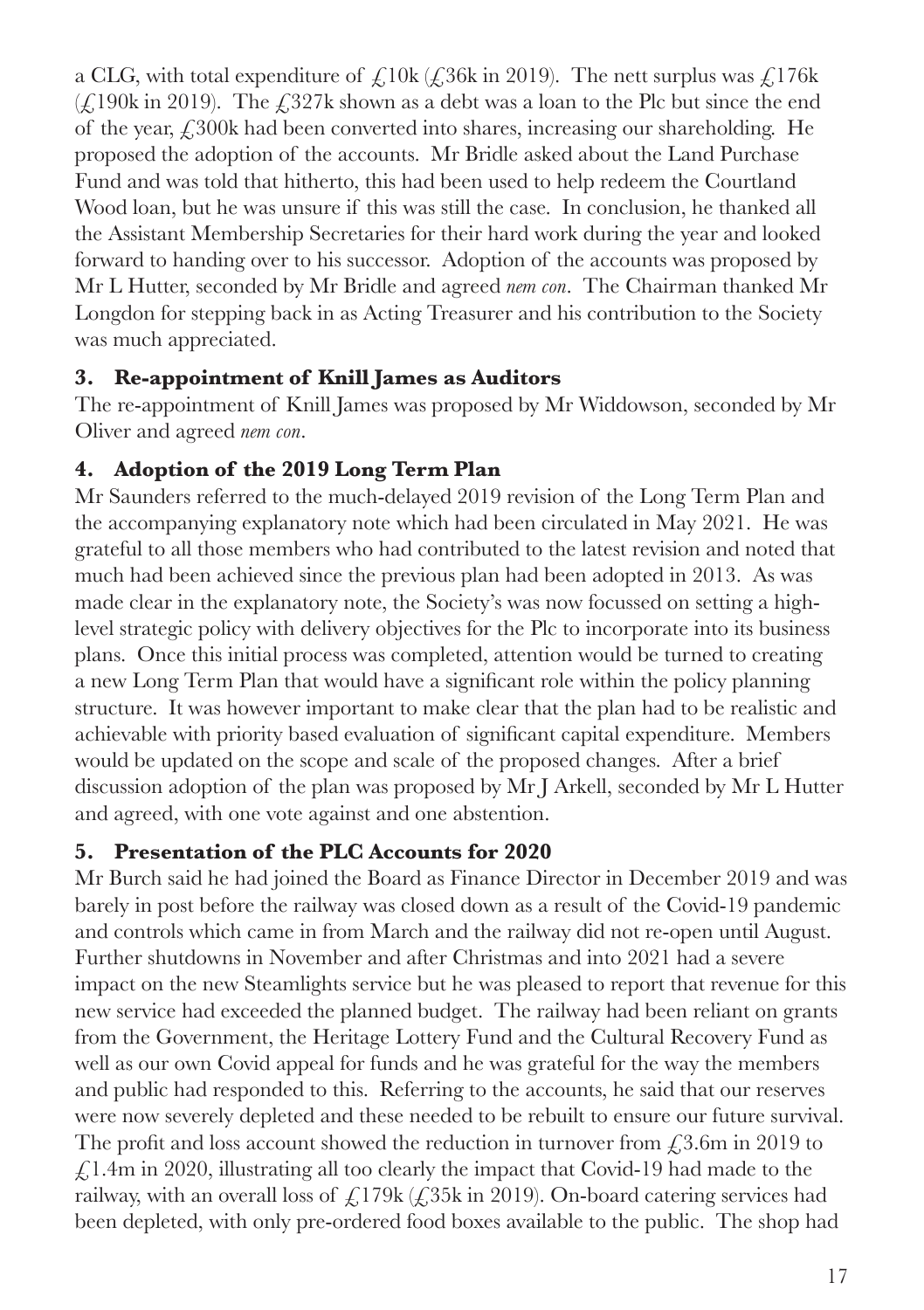also recorded a loss of  $\angle$ 15k (profit of  $\angle$ 48k in 2019) but had reduced the impact of the pandemic by increasing its online presence. In conclusion he said that continuing lockdown for the first half of the year had again impacted on our revenue and he hoped 2022 would be much better.

**Discussion session:** There then followed a question and answer session with input from David Burch and Paul Lelew. Main points as follows:

- Ted Oades asked about the number of employees, noting that the number of maintenance & production staff had fallen but management numbers had increased. David Burch confirmed there had been redundancies in 2020 and they had not wanted to do that but had no choice. The Covid appeal funds had been directed at retaining heritage skills staff but they would review the situation in 2022.
- Tom Brophy said volunteers used to be involved in Marketing and Promotions but had been excluded by more paid staff. Paul Lelew said that volunteers were crucial to the business and he would look at opportunities to involve more volunteers.
- Ben Dingley asked what we were doing to encourage 'staycation' visitors to come to the railway as overseas travel was likely to be restricted for some time and, in the same vein, Phil Barnes asked what we were doing to encourage coach companies to return. Paul Lelew agreed this was an opportunity as staycations were likely to continue into 2023. Midweek groups were very crucial to the railway as they helped to sustain the midweek train service. They were starting to come back but at a lower level than in 2019.
- Bill Brophy commented that we seemed to run a different timetable week in week out and asked for some consistency. He also pointed out that the midweek off-peak service meant visitors from the north could only spend 40 minutes at Sheffield Park and there wasn't enough time for a meal. Paul Lelew said the timetable would be improved in 2022. David Burch agreed that we needed to avoid being Sheffield Park centric and should encourage visitors from north of East Grinstead.
- Both Roger Kelly and Howard Strongitharm made the point that we needed to tap into the London market and that there was zero publicity about the railway in the London area. Paul Lelew promised that there would be advertising campaign on Sky TV in the London area.
- Graham Aitken said we were often asked by visitors or potential visitors for information about the railway but we had nothing to give them and we were not engaging with our visitors. Paul Lelew said this was in the commercial Plan

# **6. Address by Geoff Mee, PLC Chairman**

Geoff Mee said he was delighted to have been appointed as PLC Chairman and to be invited to address the AGM. His first impressions were that we had an enviable reputation for brilliant standards of preservation, be it locomotives, carriages, wagons, stations and infrastructure. Despite Covid-19, we had seen OP4 nearing completion, a refurbished shop, the return of *Camelot* and the launch of the Jewel in the Crown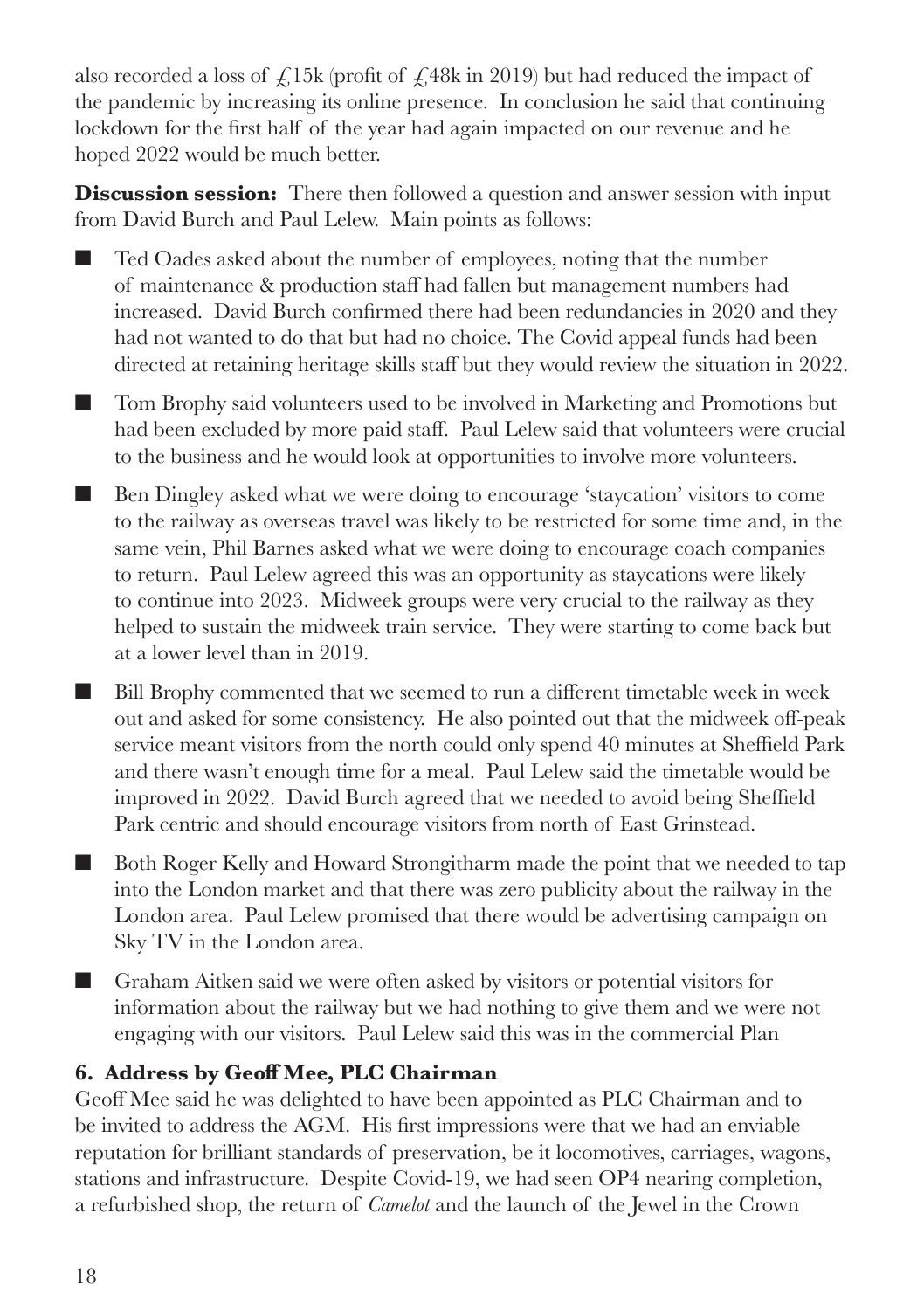Appeal to restore Horsted Keynes. He was pleased that the Society, Trust and the Plc were working together as One Railway and the commitment to covering more of our operating and maintenance costs from income. They were working on a comprehensive plan for 2022 and a ten year asset management plan with a promise not to over-commit. We needed many more volunteers if we were to deliver on these plans. He saw our railway as a Living Museum but preservation was not just about restoring a valuable asset, the long term success needed a rigorous approach to maintenance, safety and reliable operations. We needed innovative marketing to attract more visitors. We had two excellent communications channels with Bluebell News and Bluebell Times as well as the web-pages and social media but it was all oneway. He wanted to set up a two-way communication process with the volunteers and staff and announced there would be a series of workshops in the winter shutdown after Christmas and Steamlights. He was delighted to report that Santa had already sold out and Steamlights was very close to being sold out. We needed more volunteers and the willingness to pass on the heritage skills and knowledge you have gained as a volunteer skills and he was considering the scope for volunteer apprenticeships. We needed to look at attracting more visitors especially from the London area and offer a more compelling reason to visit the railway **without** turning the railway into a theme park but emphasising our heritage experience as a living museum to educate and entertain. Just riding behind a steam train was not enough. The railway had invested a lot of money getting to East Grinstead and we had completely failed to exploit the opportunity. We needed a proper station at East Grinstead which looked more inviting to visitors arriving by train. He thanked the railway for giving him the opportunity to take the railway forward.

#### **7. Acting Chairman's Report for 2020**

The Acting Chairman said much of his review of the extraordinary year which 2020 turned out to be was in his published report so he would concentrate on how the railway had emerged into the post pandemic period. It was an extremely challenging year which brought to mind the spaghetti western, *The Good, the Bad and the Ugly.* Taking these in reverse order, he said it was an 'ugly' prospect that the Government presented in March 2020 with a full lockdown at virtually no notice and no end date. The Railway's revenue streams were cut off at a stroke and an ugly prospect the railway had not faced in its 60 year history. The outfall from this was 'bad' for our Railway and we lost  $\sqrt{2.2m}$  of revenue in 2020 and in the end, we were allowed to operate for just 4 months of the year, on a very restricted basis which limited the number of visitors we could have at the railway.

He said he wanted to put the bad and the ugly behind us and focus on the 'good' elements which emerged from the situation we found ourselves in, such as:

- the development of better partnership working between the Society, Trust and Plc and an increasingly co-ordinated approach to strategic decision making;
- the adoption and implementation of the few remaining recommendations from the Governance Review;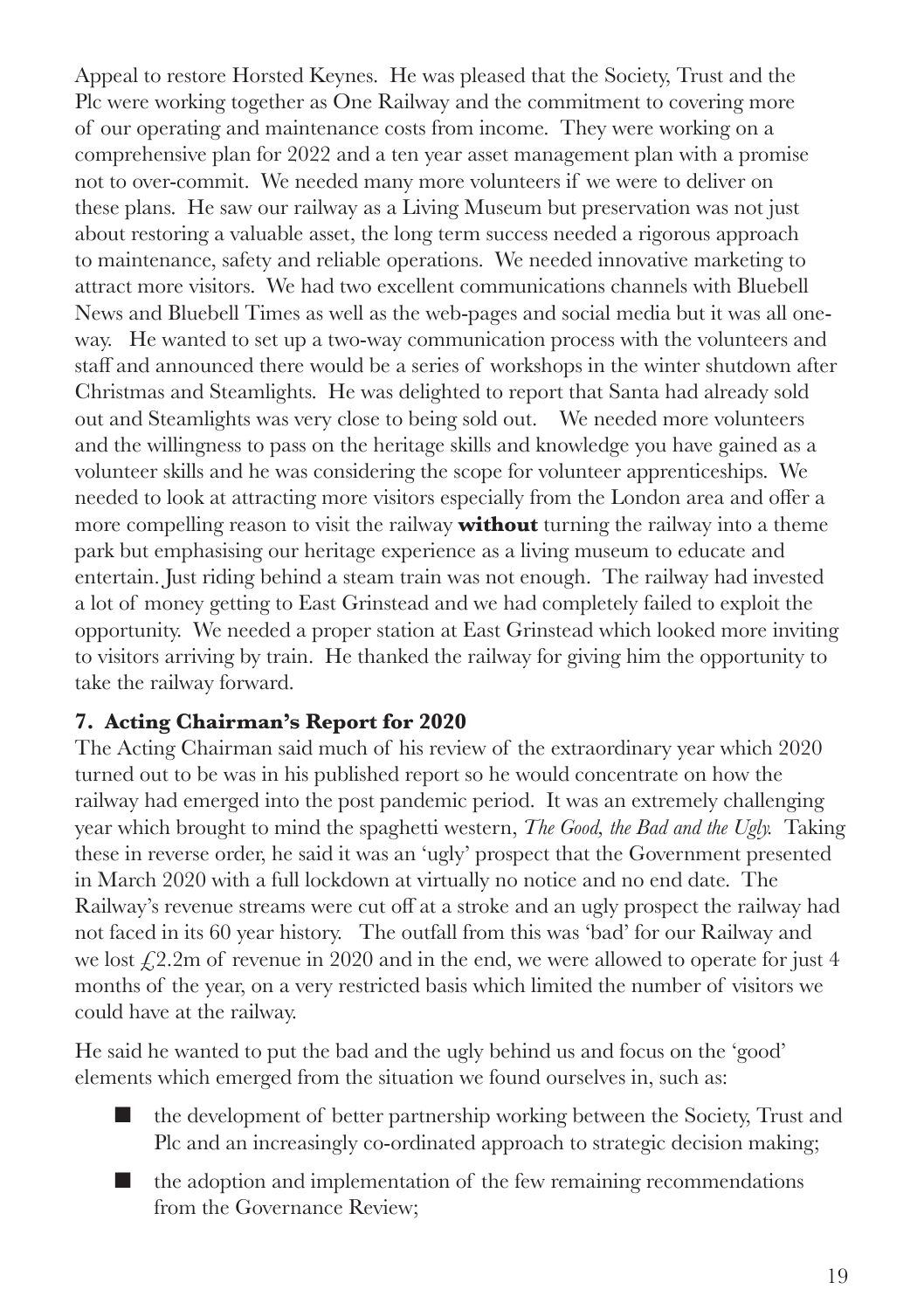■ creation of a new Volunteer Coordinator role to work with the HR Manager to review all the aspects of recruiting and retaining volunteering on the railway;



- the Society's support for the Plc's proposals to development revenue generation initiatives to supplement operating income;
- the success of the revamped shop at Sheffield Park and the new Steamlights service which was sold out; and
- the near completion of the Heritage Skills Centre at Horsted Keynes which provided vastly improved facilities and opportunities, together with the power supply upgrade to the site.

These achievements demonstrated what could be achieved in difficult circumstances and demonstrated the benefits of working in partnership, strategic planning and the development of alternative revenue streams. There was renewed focus on the core principles and on the need to engage with our important and valued volunteer workforce. Without their support, there would not be a Bluebell Railway.

Members might wonder why we were so focussed on business policies and performance. The railway had survived the last 60 years but in reality we were simply striving to survive. If we wanted the railway to develop and flourish, we needed to do more and adopt a more business-like approach to what we do, while not losing sight of our core aims and objectives and the preservation of railway heritage.

In conclusion, he said he looked forward to working with the new BRPS Chairman and a revived Committee as we worked towards taking the railway to its next level of development in partnership with the Board and the Trust. He thanked all his colleagues on the Committee, and in particular Roy Watts who had stepped in as Acting Vice-Chairman, for their support during the last eighteen months in his role as Acting Chairman.

On behalf of the Society, Roger Kelly proposed a vote of thanks to Steve Bigg for his leadership since March 2020 and this was met with applause.

# **8. Bluebell Railway Trust - Society Trust Governor's Report**

Before taking this item, Trevor Swainson, the Trust's Funding Governor announced the launch of the Jewel in the Crown appeal for the full restoration of Horsted Keynes Station. The project would spread over several phases with the first phase aimed at raising at least  $\angle 500k$  so that work could start on the main station building and the Trust already had the benefit of a  $\angle$  4.240k legacy from Roger Williams for the restoration of the station. He urged Members to support the appeal so that work could start in the Spring.

Mr Tyson referred to the published accounts and said the Trust had benefitted from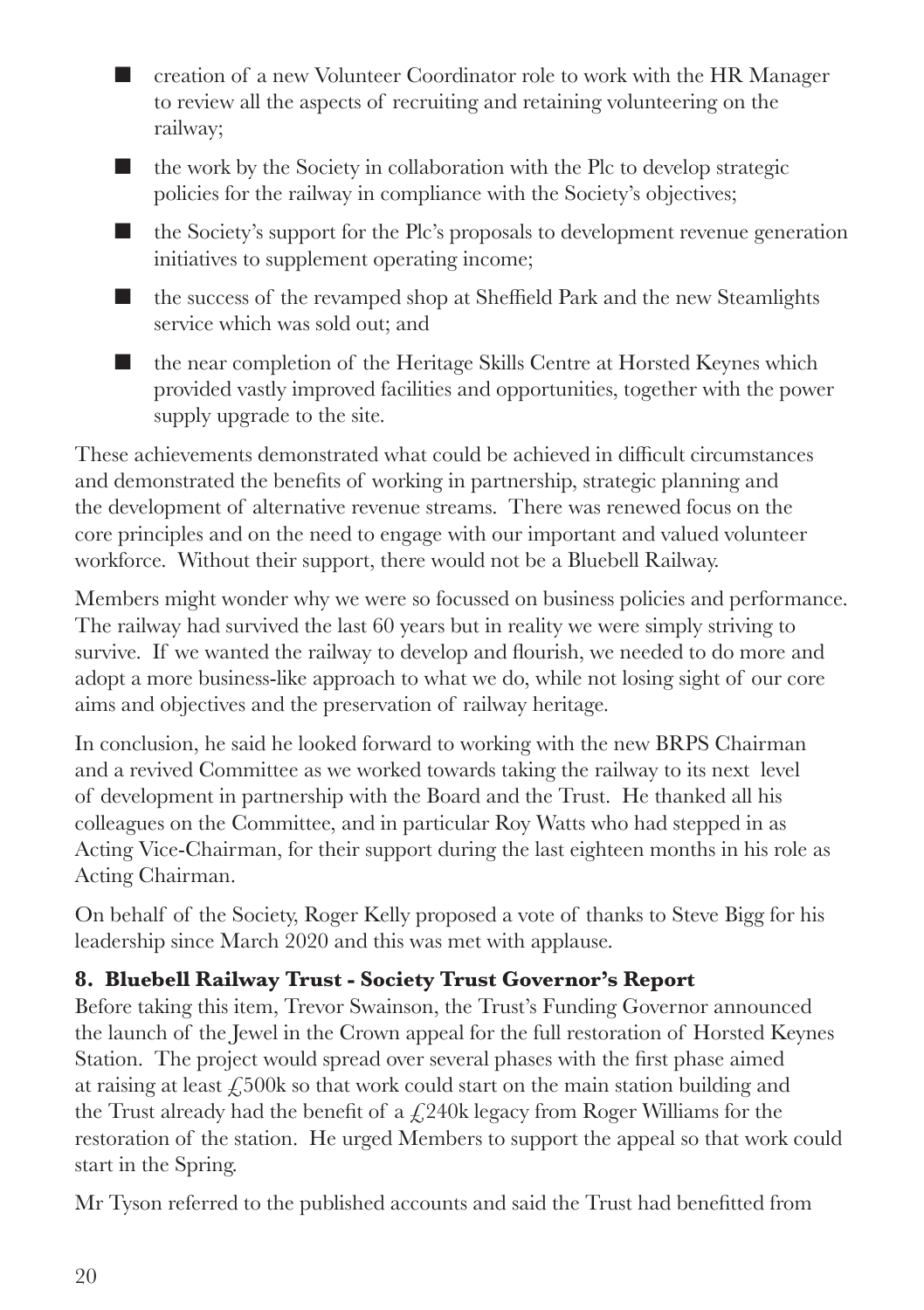18 legacies this year, including two very substantial legacies from Ray Tanner and Roger Williams. The Trust was very grateful for all these legacies as they allowed it to support it various projects on the railway. The Emergency Appeal launched in response to the Covid-19 lockdown raised around  $\angle 410k$  including Gift Aid and this allowed the railway to secure its assets during the lockdown. The Trust's income for the year was  $\angle 2.6$ m ( $\angle 1.2$ m in 2019) of which just over  $\angle 2$ m was restricted. Expenditure on grants was just over  $\mathcal{L}$  1m ( $\mathcal{L}$ 975k in 2019), despite the railway being closed for around 5 months.  $\angle$ 199k was used for track replacement,  $\angle$ 35k for apprentices,  $\angle$ 113k for *Sir Archibald Sinclair*,  $\angle$ ,48k for the Brighton Atlantic,  $\angle$ ,55k for Pullman Car 54,  $\angle$ ,101k for OP4 and the Heritage Skills Centre and £81k to secure access to Lywood Tunnel. The trust also funded the Museum and Archive at a cost of  $\int_{\mathcal{L}} 18k$ . The Trust's assets included the H class & C class locomotives and a 40% share in the 80151 Locomotive Company Limited. Thus, it had been a very good year for the Trust but unrestricted funding remained tight and that limited its ability to fund other but worthwhile projects.

Mr Simcock was pleased that Horsted Keynes Station was going to be repaired and restored, a long overdue project. On OP4 he noted that the firewall between the two halves of the new shed still needed to be built. Mr Tyson said the OP4 appeal was still open. Comment was made that Mark 1 carriages were in OP4 which was not the purpose of the appeal, but it was claimed that this was temporary arrangement. Mr Jemmison pointed out that the carriage shed at Sheffield Park currently had the Class 33 and Class 09 diesels in it, not the carriages that were intended to be in there.

# **9. Message from the President**

Roy Watts read a message from Gordon Pettitt, as follows:

*"I am sorry I cannot be with you this evening but I would like to thank everyone who has worked tirelessly to keep our railway running at every opportunity during the pandemic. This has not been easy but the task ahead is going to be even more difficult. Operational changes at short notice will be the order of the day in order to make sure we maximise the income needed to keep our railway going in the months ahead. The Giants of Steam Gala between 8<sup>th</sup> and 10<sup>th</sup> October is just one of the opportunities to make sure all our friends and family visit the railway before we shut down from the winter. You can make a huge difference by doing this. 2021 has not been the year of celebration we had planned but the work we do over the next few months can still make it one of the best in our long history."*

# **10. Election Results**

**Chairman:** Paul Churchman 117 votes - elected

Gordon Parry 91 votes

(The declared votes included second preferences in error)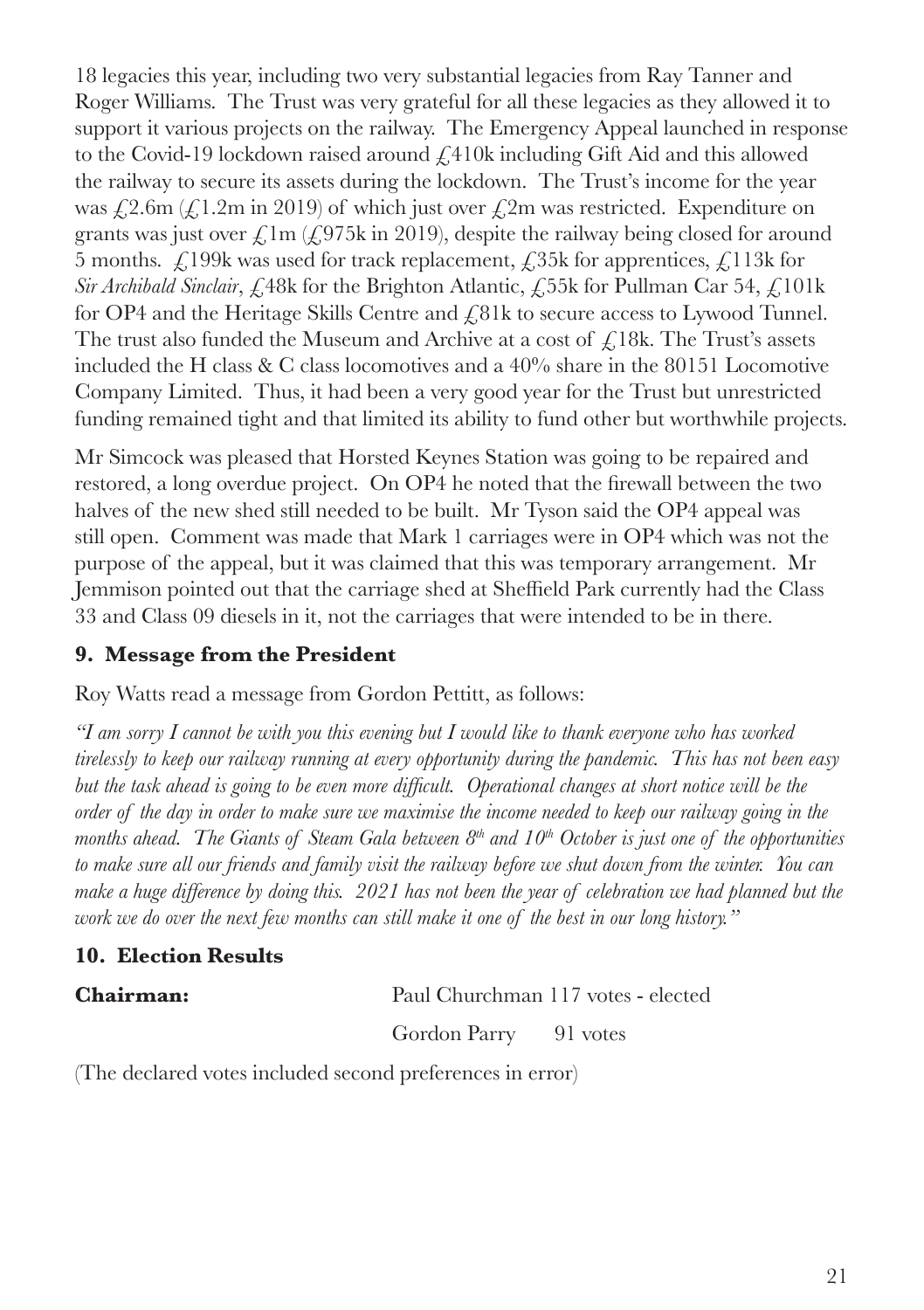| <b>Trustees:</b> | Richard Clark                                                              | $119$ votes – elected                        |             |
|------------------|----------------------------------------------------------------------------|----------------------------------------------|-------------|
|                  | Roger Kelly                                                                | $90$ votes – elected                         |             |
|                  | Laurie Anderson                                                            | $86$ votes – elected                         |             |
|                  | Andrew Ellis                                                               | 80 votes - elected                           |             |
|                  | Reuben Smith                                                               | $79$ votes – elected                         |             |
|                  | Mike Hopps                                                                 | $77$ votes – elected                         |             |
|                  | Robert Hayward<br>Howard Strongitharm<br>Lawrence Hutter<br>Robert Simpson | 73 votes<br>50 votes<br>40 votes<br>31 votes | not elected |

The new Chairman was invited to address the meeting. He thanked the Members for their support and set out his vision for the railway. The Acting Chairman recorded our congratulations to the successful candidates and the unsuccessful candidates were thanked for standing for election. Our thanks to Robert Hayward were recorded who was not re-elected, having been a Trustee since 2014.

# **11. Any Other Business**

A question was raised about the decrepit state of the unrestored or out of service coaches at Horsted Keynes. Some of these were unique preservation items and we had allowed them to fall into a parlous state. In response, it was argued that not all of the coaches stored at Horsted Keynes had been purchased with the intention of restoration: some were intended to be donor vehicles, not intended for preservation and others were supposed to be stored in OP4.

The meeting closed at 10:30pm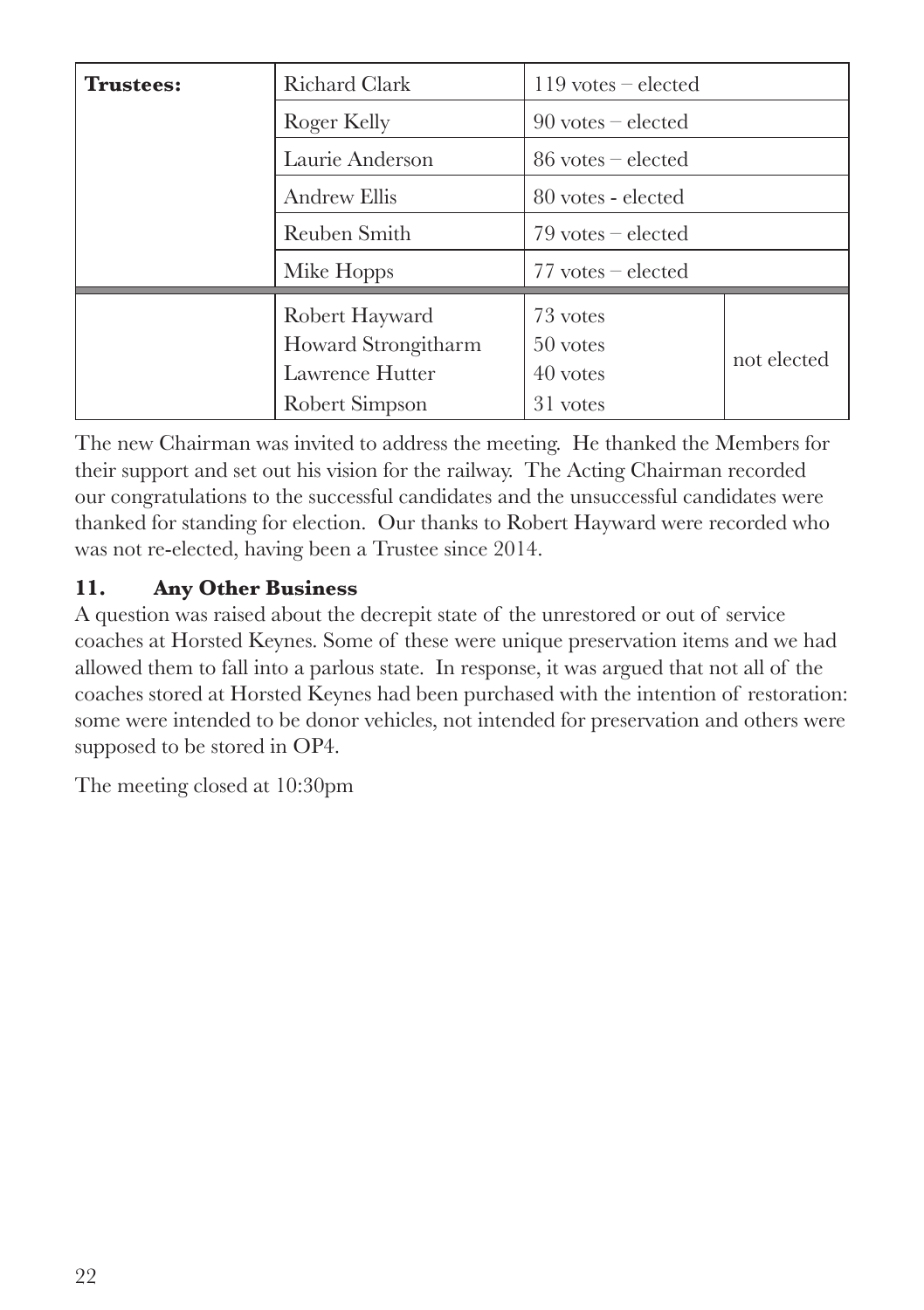A Company Limited by Guarantee. Registered in England, N° 13745313.

# **ANNUAL GENERAL MEETING 2022 PROXY VOTING FORM**

In accordance with Section 324 of the Companies Act 2006, a Member is entitled to appoint a proxy to exercise all or any of his rights to attend or to speak and vote at a meeting of the company. Article 15 of the Articles of Association sets out how the proxy is to be appointed and allows the Society to determine the format of the proxy form.

 If you are unable to attend the Annual General Meeting to be held on Saturday 28th May 2022 at the Burgess Hill Academy, Burgess Hill commencing at 7pm, you may appoint a proxy to vote and speak on the resolutions set out overleaf.

- You must be a fully paid-up Member of the Society at the time the meeting takes place
- Joint Members or Adult Family Members are entitled to one vote each. You should have two forms
- Members under 18 years old are not entitled to vote on Company business
- The proxy form must be signed by you or on your behalf or authenticated by a legal representative.
- You can appoint a named proxy who should bring this form to the meeting and declare it when signing in, or you can appoint the Chairman of the meeting
- You can instruct your proxy how to vote on the resolutions set out below or you can leave it to their discretion

# Your Details

| Full Name & Address | Membership $N^{\circ}$ |
|---------------------|------------------------|
|                     |                        |
|                     |                        |

#### **Declaration**

I, ………………………………………………………… being unable to attend the AGM on Saturday 28<sup>th</sup> May 2022 hereby appoint either:

- (a) ……………………………………………………………………… ………………. (name of proxy) or
- (b) The Chairman

to speak and vote on my behalf at the meeting on the resolutions set out overleaf

Signed……………………………………………… Date ……………………....

If you are appointing the Chairman as your proxy, this form **MUST** be delivered to the Membership Secretary, Sheffield Park Station, Sheffield Park, UCKFIELD, East Sussex TN22 3QL no later than 5pm on Wednesday 25<sup>th</sup> May 2022. Signed and scanned copies will be accepted by email to:

gavin.bennett@bluebell-railway.co.uk by the same date and time to allow time for validation and recording.